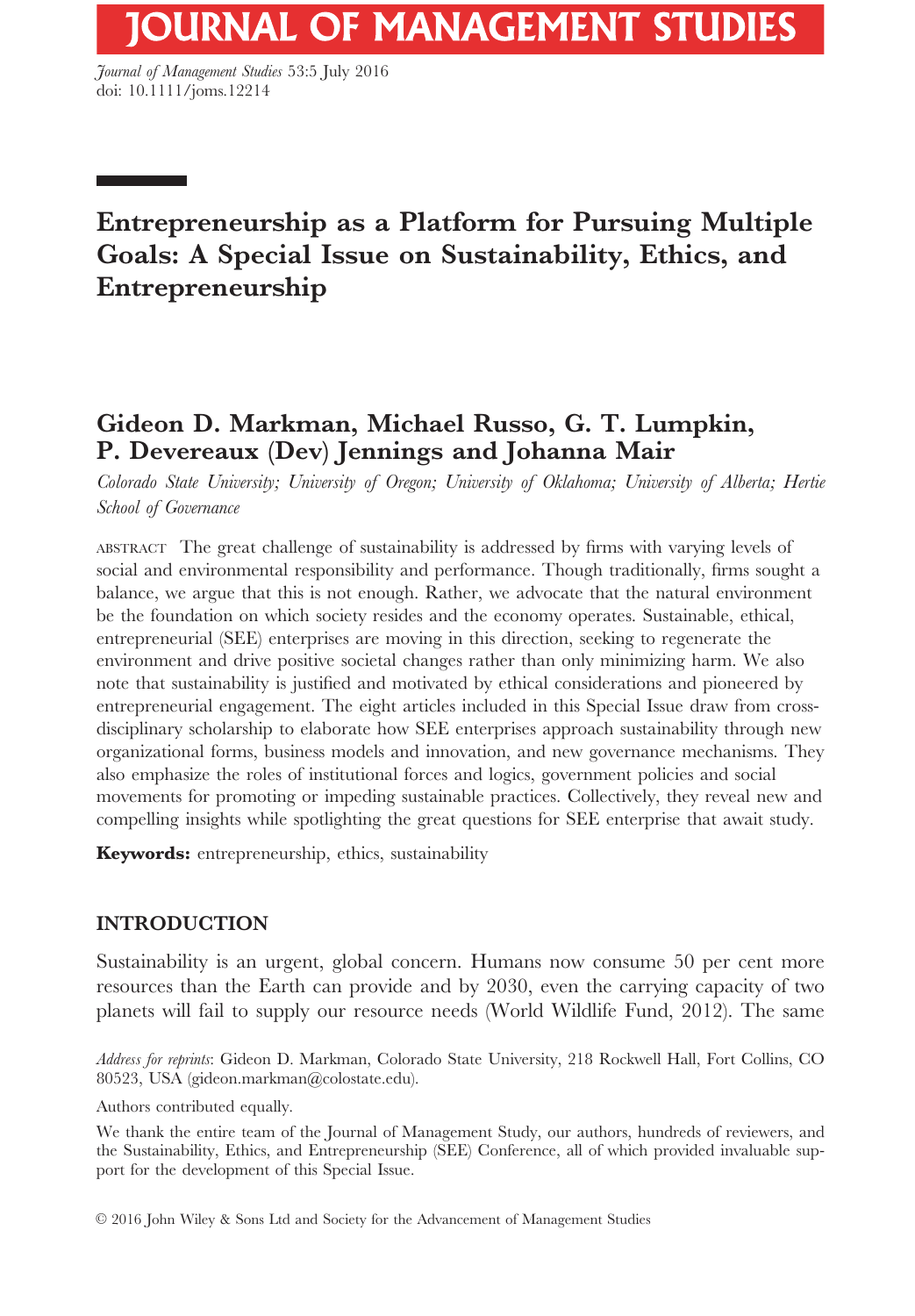report shows that our footprint is exceeding the Earth's biocapacity – the productive land and ocean areas available to produce renewable resources and absorb CO2 emissions – by more than 50 per cent. Similarly, each year we dump 8 million tonnes of plastic particles and by-product into rivers, lakes, and oceans; and if this rate continues, by 2050 the oceans will contain more tonnes of plastic than tonnes of fish (World Economic Forum, 2015). Earth has entered a new epoch, the Anthropocene ('New Man'). This transformation is pivotal, because unlike earlier epochs, which were triggered by natural events, the culprit of the Anthropocene is humans (Hoffman and Jennings, 2015; Steffen et al., 2007; Wigginton, 2016). As a result, in addition to environmental concerns, we now consider many social and ethical challenges, such as destitute poverty, slavery, corruption, and overpopulation (to name a few), to be part of the sustainability problem. Because our actions – and inaction – pose a great threat to sustainability, it is this imperative we address it; that's the focal impetus for this Special Issue.

Of course, the issue of sustainability and the effort to bring sustainable development are not new, as the early definition of sustainability from the World Commission on Environment and Development (WCED, 1987) shows: 'the ability to meet the needs of the present without compromising the ability of future generations to meet their own needs'. Even with a heightened awareness of and commitment to Sustainable Development Goals (SDG), 17 goals (and 169 accompanying targets) that the UN expects to achieve by 2030, most corporations prioritize economics first, followed by social and ethical issues, and then the environment. Ongoing research in this area – as well as the growth of social entrepreneurship – brought greater awareness that sustainability requires firms to balance environmental, societal, and economic needs and goals (Aguinis and Glavas, 2012; den Hond et al., 2014; Walsh et al., 2013). For example, many global brands such as FedEx Kinkos, Nike and Tesco, as well as small firms use the *triple bottom line* approach (Elkington, 1998) to measure and balance environmental, social, and economic performance.

Expanded accountability is certainly an important step, but our assessment – based on media reports, published research, and over 120 papers that we reviewed for this Special Issue – is that organizations are struggling to balance these goals. While new construction technology and material science make it possible to erect net-zero buildings,  $[1]$  we are unaware of net-zero or fully sustainable firms, so we certainly recognize the challenge that sustainability poses to business operations. We wonder, however, if the traditional approach of seeking to *balance* the needs of the environment, society, and economics goes far enough. After all, the society and its economy are nested, such that the economy is embedded within society, which itself resides within the biophysical environment (Doppelt, 2008; Giddings et al., 2002; Montabon et al., 2016). If the natural environment is the ultimate foundation for everything else (Ehrenfeld and Hoffman, 2013; Gladwin et al., 1995), then balanced approaches are certainly necessary, but might not be sufficient. Instead, sustainability requires organizations to prioritize the environment first, society second, and economics third, as opposed to balancing all three (Markman and Krause, 2016). This prioritization suggests that organizations would need to transition from the customary 'do-less-harm' thinking to more proactive 'do-noharm' or better yet 'do-good' paradigms that restore and enhance the natural environment. Certain *sustainable, ethical, entrepreneurial* (SEE) enterprises are beginning to prioritize their activities according to this paradigm, and we suspect that this shift will be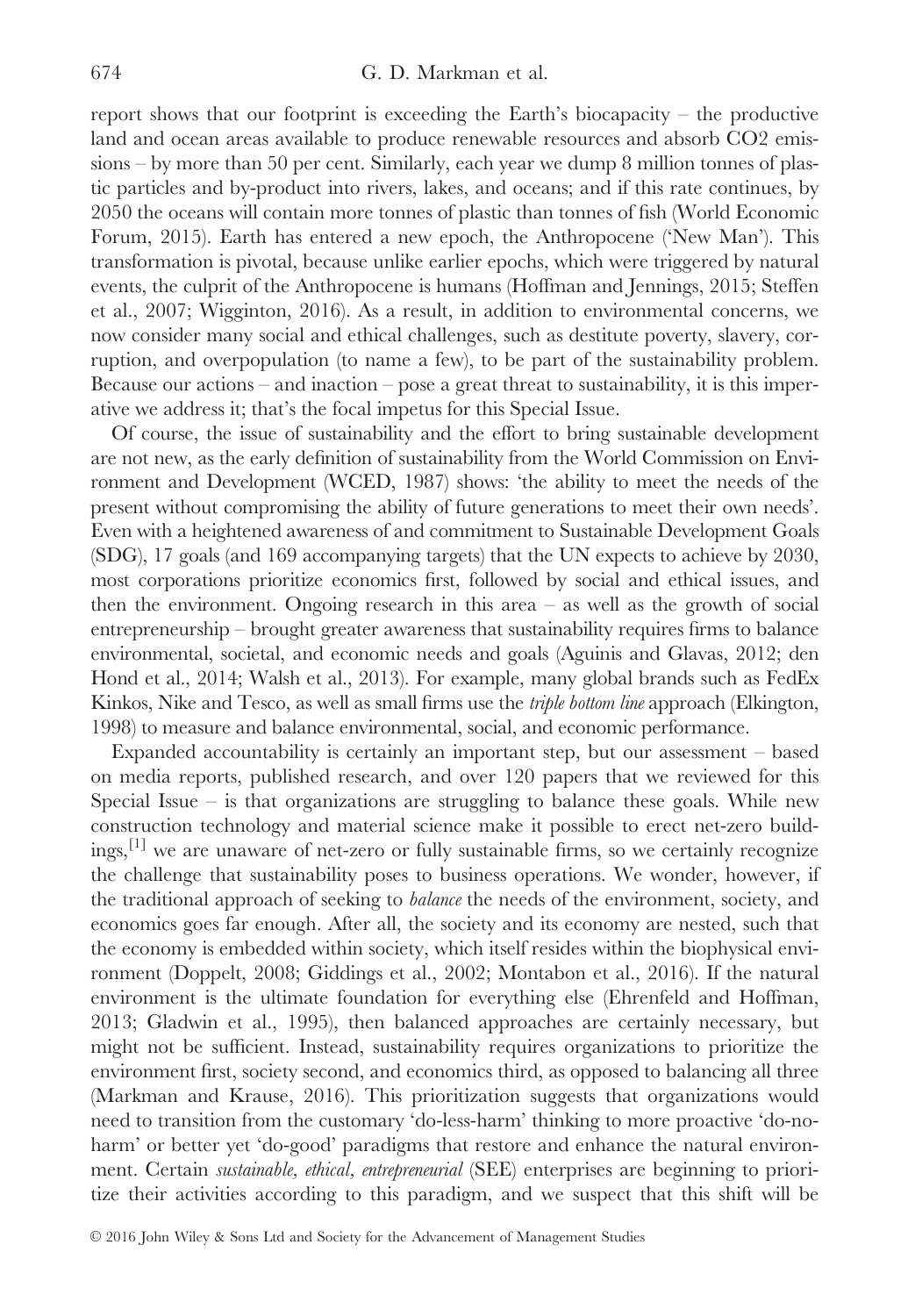especially arduous for large and powerful incumbents where switching costs are high and entrenched interests detect few incentives to disrupt the status quo (see Shevchenko et al., 2016).

This Special Issue features diverse studies that debate prioritization, policies, and processes related to the pursuit of environmental, societal, and economic goals. The multi-faceted, trans-disciplinary nature of most sustainability challenges requires us to reach out and engage scholars and practitioners from other disciplines. Of course, this lesson is not entirely new. However, we reiterate it to instil a sense of urgency and to stress that many policies that aim to advance sustainability continue to be filtered through single-disciplinary lenses, and that is one of the reasons why narrow solutions are subject to chronic, almost inevitable failure (Funtowicz and Ravetz, 1993; Hunt and Fund, 2016; Perrow, 2011).

#### SUSTAINABLE, ETHICAL, ENTREPRENEURIAL (SEE) ENTERPRISES

The eight articles that define this Special Issue explain why the study of SEE enterprises requires scholars to: (i) recognize new organizational forms; (ii) appreciate new business models and innovation; and (iii) understand alternative types of governance. The Special Issue highlights the importance of innovative thinking and creative problem solving, to shape founding conditions and pioneer practices that advance sustainability. The articles also emphasize the key role institutional forces and logics play in promoting or impeding environmental policies and social change, and the prevalence of social movements and other institutional pressures imposed by compelling rhetoric and government policy on advancing the ethical and sustainable behaviour underlying SEE enterprise activity.

The fields of entrepreneurship (Aldrich and Fiol, 1994; Davidsson, 2003; Shane and Venkataraman, 2000) and organizational theory (Scott and Davis, 2016; Thornton et al., 2012) are especially suitable to study three topic areas: the nature of new organizational forms; how forms and functions, in combination with capabilities, accelerate innovation and allow organizations to scale up their environmental and social innovations; and of course, how SEE organizations govern themselves while interfacing with other firms, stakeholders and the wider ecosystem. In conducting research on organizational forms, business model innovation, and governance, the articles in this Special Issue introduce normative and conceptual aspects and developments that are novel and compelling. The articles also resonate with research on social benefits (McWilliams and Siegel, 2000), enrichment of the social and even political order (Friedland et al., 2014), and environmental and societal welfares (Hunt and Fund, 2016; Waldron et al., 2016). We feature detailed summaries of the articles shortly but first, as a prelude, we argue that SEE enterprises seek to improve environmental, social, and economic conditions, and that they do so primarily by exploring new organizational forms, business models and innovation, and new governance mechanisms.

#### Sustainable, Ethical, and Entrepreneurial Enterprises (SEE) Forms

Organizational forms are novel, ideal, or exemplary types of organizing, which provide strong templates for new entrants and incumbents to follow. Early research defines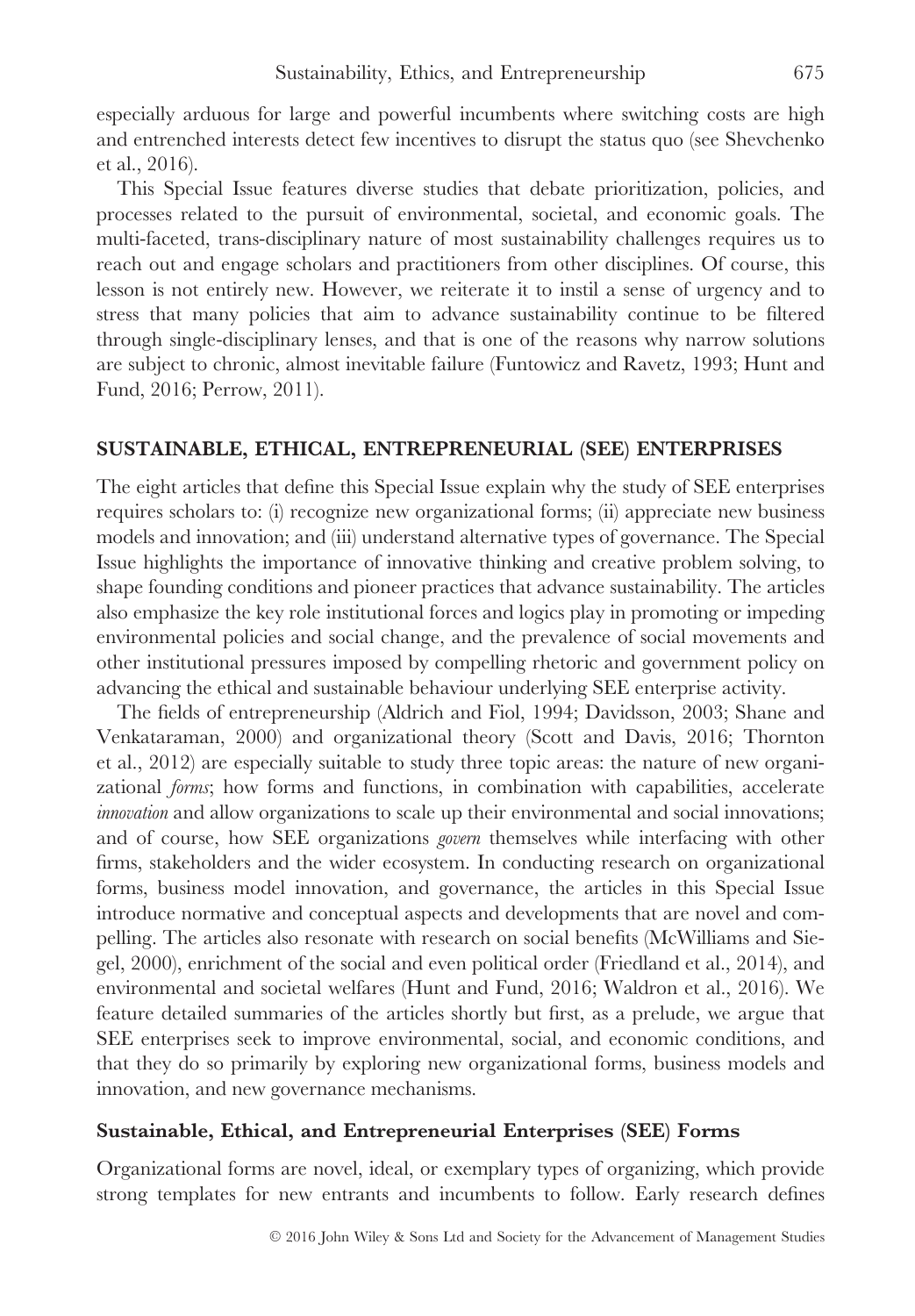strategic alliances, R&D partnerships, joint ventures and even licensing as hybrid forms (Borys and Jemison, 1989). Then, by studying coordination and operational tasks, Williamson (1991) regarded franchising, joint ventures, and business groups, as hybrid forms. The notion of SEE organizations might be traced back to the work of the late Greg Dees who advanced the idea that not only for-profit, but also non-profits firms could, as he put it, be 'enterprising' (Dees, 1994, 1998). The line between different organizational forms was blurrier than researchers assumed, as attested by the trove of subsequent research on this topic and the effort to flesh out the nature of social enterprises as one type of hybrid organization (e.g., Battilana and Dorado, 2010; Battilana and Lee, 2014; Mair et al., 2012; Mair and Martí, 2006; Pache and Santos, 2012; Tracey et al., 2011).

Often, a hybrid organization fuses elements and stakeholders, value systems and operational logics, missions and agendas that traditionally were seen as incompatible  $-$  e.g., firms that pursue social value and wealth creation with equal vigour (Battilana and Dorado, 2010; Battilana and Lee, 2014). Entrepreneurship research around the opportunity space shows that SEE ventures tend to shepherd and capitalize on social and environmental opportunities, which are rarely the focus of traditional firms (Howard-Grenville et al., 2014; Kornish and Ulrich, 2011; McGrath et al., 1992; Mair et al., 2012; Schindehutte and Morris, 2009; Seelos and Mair, 2016). The confluence of noneconomic opportunities and the coalescence of diverse, even opposing stakeholders who follow divergent logics and pursue conflicting missions, explain why hybrid organizations can face great tensions, and of course, how they manage those tensions determines their impact and longevity (Markman et al., 2016). For example, Pache and Santos (2012) identified competing belief systems of social welfare and commercial logics that were manifested in a number of organizational dimensions. A principle managerial task and major governance challenge, then, is to find and leverage common grounds and to adjudicate remaining tensions that these hybrid organizations face (Mair and Ganly, 2014). By giving weight to exit, voice, and loyalty options of stakeholders other than owners, SEE enterprises learn to manage through and govern this dialectic (Ebrahim et al., 2014).

Of course, organizational forms vary and not every SEE enterprise becomes a fully hybridized organization, as we see below. Still, those that hybridize must recognize and address the philosophical and cultural tensions and operational challenges inherent in hybridization (Smith et al., 2013). Abating environmental degradation and reducing social injustice are obviously important goals and the studies in this Special Issue suggest that efforts to reach these goals have many champions. However, we advance the view that SEE enterprises who wish to transition from survival to significance, should not only reduce their carbon footprint and decrease poverty, but also contribute to environmental renewal and improving social welfare. Interestingly, a hybrid company, by virtue of its environmentally enhancing and socially responsible value proposition, can charge more for its offerings, attract better employees at a given wage or equivalent workers for lower wages (Turban and Greening, 1997; Flammer and Luo, in press). It is also true that hybrids can enjoy customer loyalty by creating products and brands that resonate with the values of their customers (Russo, 2010).

A meta-analysis to assess when it pays to be green shows that environmental performance benefits small firms as much or more than large firms and that U.S. firms benefit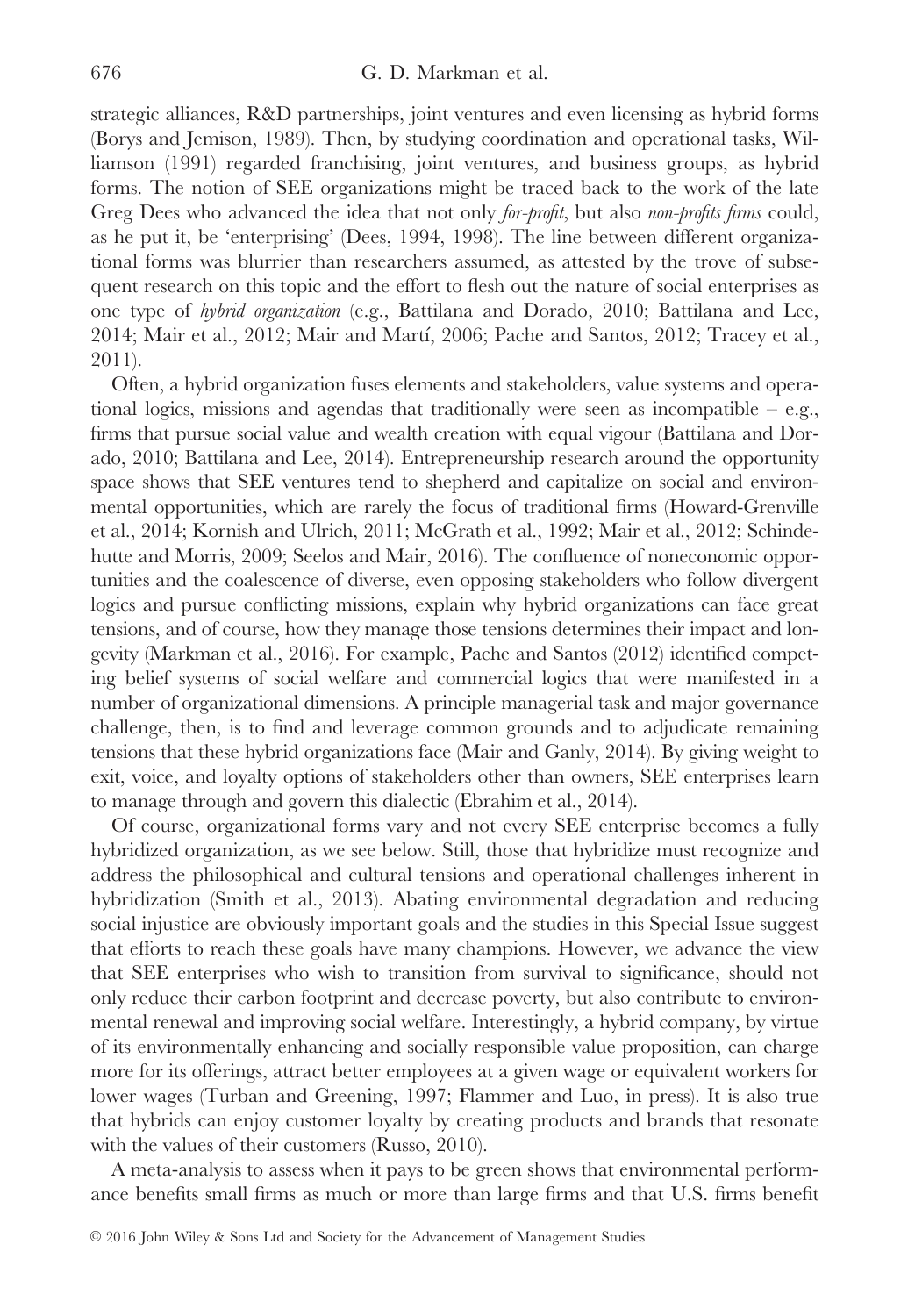more than their international counterparts (Dixon-Fowler et al., 2013). Reducing environmental degradation and social injustice are certainly important, especially for many SEE enterprises, but as we asked earlier, is that enough? A nested paradigm, which prioritizes the environment first, society second and economics third, welcomes such measures, but it urges us still further. It challenges firms that, for example, create social and economic value but adversely impact the environment to pause operation until they develop new modalities in which they can still fulfil their social and economic missions, but without harming the environment. Obviously, it is not uncommon for such operational shifts to require new business models and original governance, which are the topics we turn to next.

#### Sustainable, Ethical, and Entrepreneurial Business Models and Innovation

Business model innovation is highly important across disciplines (e.g., Brown, 2008; Teece, 2010) but it is particularly of interest in research on sustainability. A business model is defined as 'the content, structure, and governance of transactions designed so as to create value' (Amit and Zott, 2001, p. 511). We noticed that, to maintain their unique value system and to scale up operations that produce environmental and societal benefits, some SEE enterprises do not fully embrace new organizational forms but instead use some business models and clusters of practices in their current forms, or pursue a path to innovation that is in keeping with the goals of SEE enterprises. For instance, many SEE enterprises increasingly engage external stakeholders – especially suppliers, buyers NGOs and even activists – to shape policies (Waldron et al., 2016), and to co-create and co-engage in value producing processes related to innovation and scaling (Crossan and Apaydin, 2010). The gift, contribution, and volunteering (philanthropic) economy introduces social innovations and creates positive externalities when participants and stakeholders engage each other directly and reciprocally rather than remain separated as producers on one side and consumers on the other (Hwang and Powell, 2009). New ventures based on the 'sharing' or 'peer' economy offer the prospect of sizeable reductions of environmental impacts via dramatically more efficient use, reuse, and repurpose of resources and social benefits that can include less expensive access to important services (e.g., Airbnb, Cohealo, Snapgoods, and TaskRabbit).

To explore new business models or operating procedures, entrepreneurs experiment with diverse modalities including the lean-start-up and proof-of-concept approach (Blank, 2013; Ries, 2011). Such effort is also addressed by the technology literature (Benner and Tushman, 2002; Carlile, 2002; Chesbrough et al., 2006; Tripsas, 2009), and the need to validate operational models or methods for the joint pursuit of environmental, societal, and economic goals (Mair and Ganly, 2014). Here again, SEE enterprises are central to innovation. From the creation of the grass-fed beef market (Weber et al., 2008) to Airbnb, SEE enterprises develop new business models, while helping suppliers and buyers to ascertain that offerings and processes are safe and worthwhile. Beyond the principles of lean start-up and open innovation, in certain cases, establishing credibility – along with tight resources for start-ups – requires an 'all in' approach. Such start-ups make a large wager before they can fully validate their business model. Both Elon Musk of Tesla and Vinod Khosla of Khosla Ventures are well-known examples.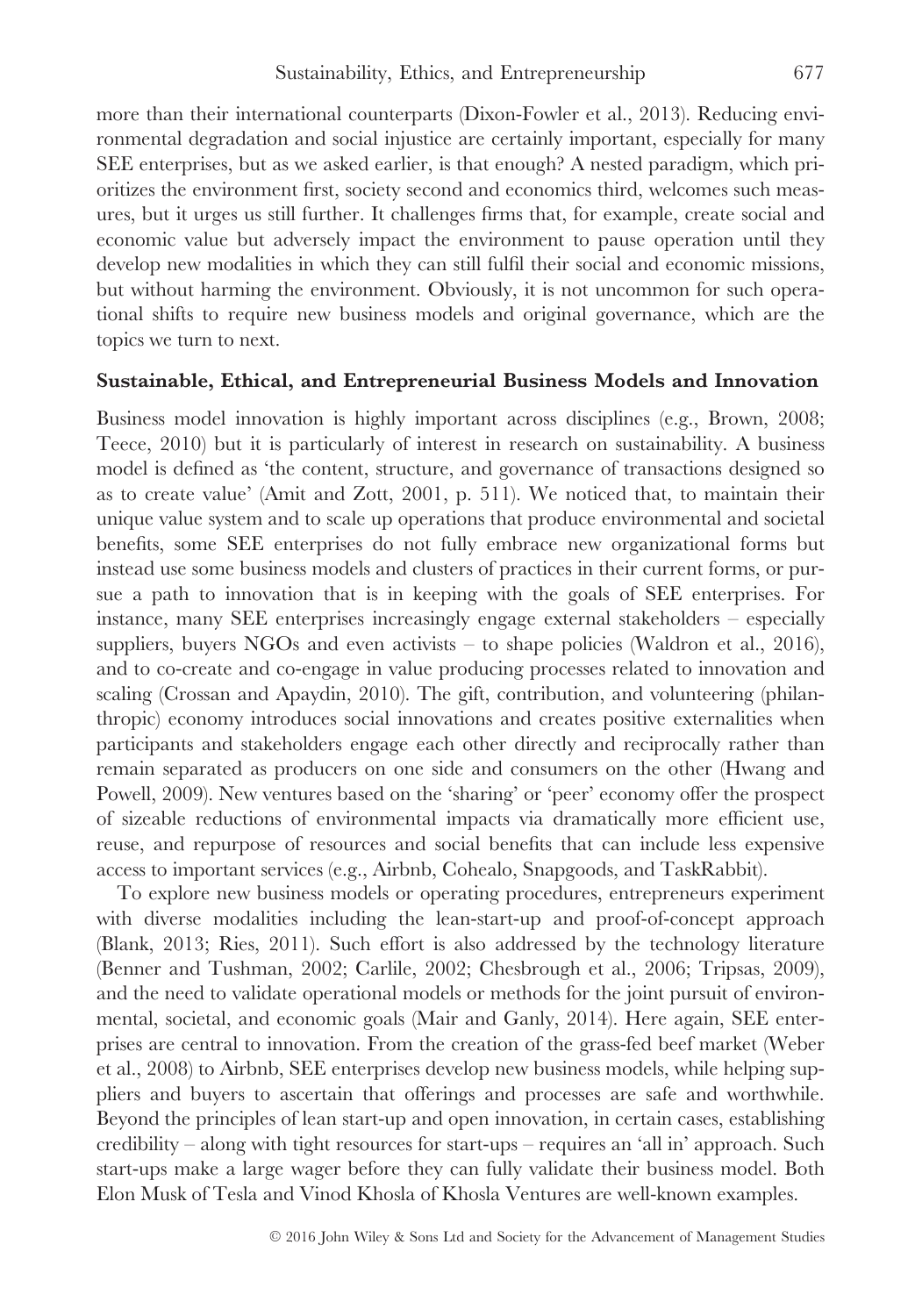Still, it is important not to overly valorize particular SEE enterprises and their founders, but to recognize that the models and methods themselves frequently require 'value co-creation'. Scholars have pointed to the distinction between the creation and capture of value to assert that social entrepreneurs tend to operate in areas where value can be created but not necessarily captured (Mair and Martí, 2006; Santos, 2012; and Seelos and Mair, 2005). When Tom's Shoes provides a free pair of shoes for each pair it sells, the purchaser is directly contributing to social good. As part of their business models, new ventures may include strategic partners that do not share common goals in the value creation process. In the aforementioned Seelos and Mair article (2007), social enterprises – e.g., Grameen Phone and Wasteconcern in Bangladesh – pursue social and environmental goals by creating joint business models with corporations that clearly pursue economic goals. Indeed, often it is the 'green fringe' from which new ideas emerge and migrate into the mainstream with the help of core investors and entrepreneurs (Hart and Sharma, 2004; Hockerts and Wüstenhagen, 2010; Waldron et al., 2016).

#### Governing Sustainable, Ethical, and Entrepreneurial Enterprises

Governance refers to the distribution of authority and decision making in organizations, along with the rules for management and operation (Carmeli and Markman, 2011). One issue is how uniquely different SEE enterprises are from standard, for-profit firms. To the extent that SEE enterprises are more privately held or not- for profit, it would seem that there is a large difference. Is it true that the governance of SEE enterprises is different?

Russo (2010) has argued that there is a link between the level of environmental and social performance of a company and whether or not it is privately held – but not simply that private, for-profit ones tend to be more or less virtuous than their publicly held counterparts. Rather, the fundamental difference is that the allowable spread of performance is greater for privately held firms. A key reason for this distinction is that publicly held firms, being in general much larger than privately-held firms, exhibit greater standardization of practices. For example, reporting requirements for public corporations reflect strong institutional pressures for consistency. Even the level of spending on social responsibility is subject to pressures for conformity (Galaskiewicz, 1997; Galaskiewicz and Burt, 1991). As a result, it is likely that SEE enterprises vary much more in their mixture of environmental, social, and economic goals and their means of pursuing them (Markman et al., 2016). Figure 1 shows the implications graphically. In the assumed normal distribution of organizations, within the population of privately held companies we would find both more 'sinners' (on the left) and 'saints' (on the right). Thus, the privately held nature of SEE enterprises facilitates prospects for equally strong environmental, social and economic performance by permitting a wider latitude initiatives firms can pursue. Several are directly connected to the principals and practices of governance.

One strong line of thinking that stretches back to the work on not-for-profits (Dees et al., 2002) and on cooperative type organizations (Rothschild and Witt, 1989) is that strong stakeholder networks and representative boards are critical for better governance.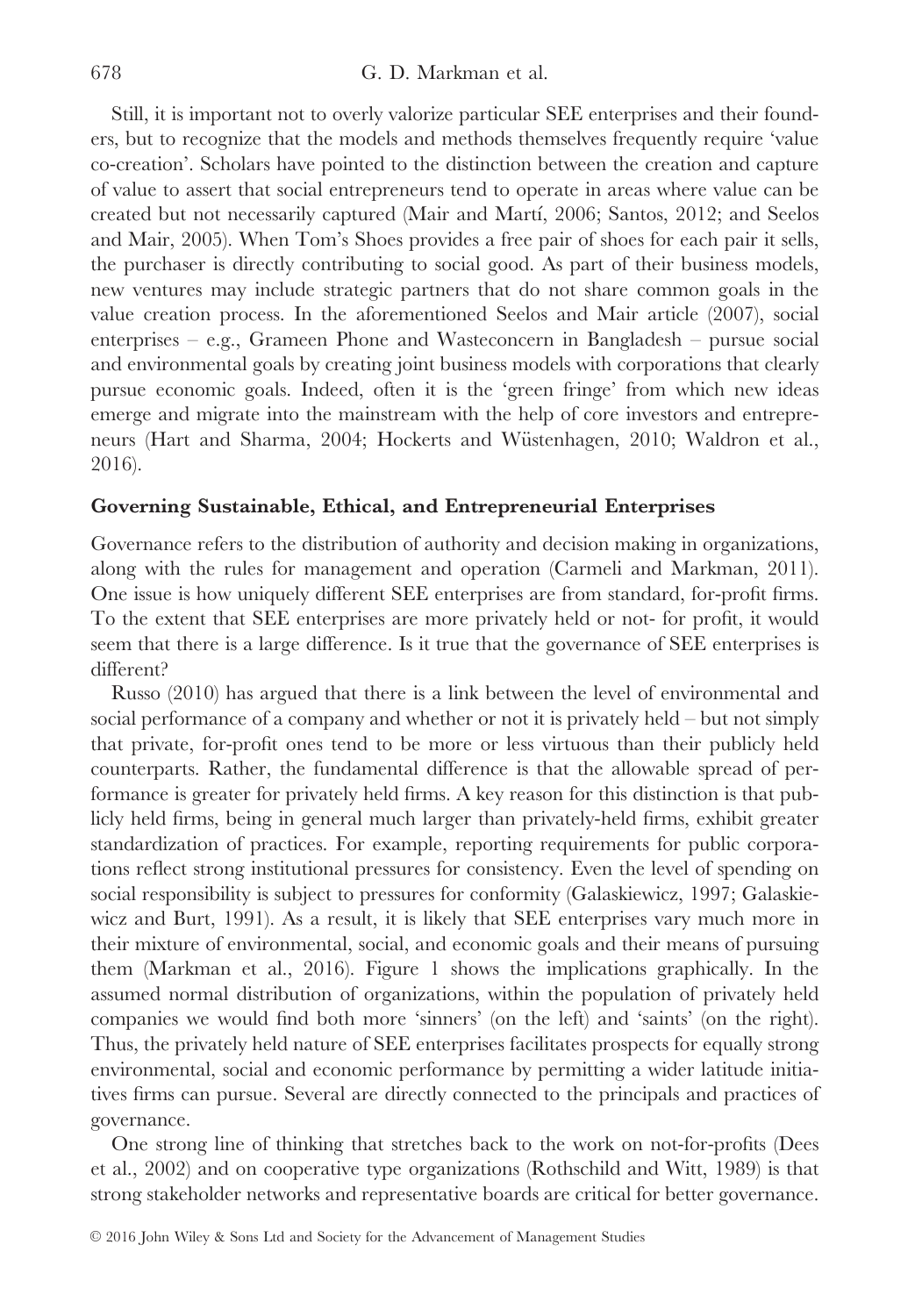

Figure 1. Social and environmental performance and governance

SEE enterprises can secure diverse representation reflecting the stakeholder network and complex environments (Hart and Sharma, 2004; Young and Dhanda, 2013). The SEE board would move beyond advising and coaching (Useem, 1998) to organizations to be co-managing organizations as a working board (Moriarty, 2014).

Another line of thinking is that governance is much more pervasive in better SEE organizations than just with their boards and stakeholder networks, that is, just at the strategic level. Instead, it is also evident at the more operational one, in the different functions, practices and decision making in the organization. One notable example is the B Corp movement, which seeks to be for 'business what Fair Trade certification is to coffee' (B Corp, 2016; Gehman and Grimes, 2014).<sup>[2]</sup> The product of a private organization, B Corp certification includes as assessment on a survey of questions that spans environmental, social, and economic dimensions. An overall score is produced by adding scores across five categories: environment, workers, customers, community, and governance. Of course, in light of the depth and pervasiveness of these governing practices and the distribution shown in Figure 1, it is not surprising that there are very few publicly traded firms, including educator Laureate, Inc. and ice cream manufacturer Ben & Jerry's (a subsidiary of Unilever), that are B Corp certified.

Here again, entrepreneurs, particularly those managing privately-held companies, are in a position to adopt such certifications and commit themselves to giving voice to stakeholders other than founders, owners, and shareholders. By confronting and abolishing the mainstream fiduciary requirements that lock companies into profitability as a unitary goal, such modes of governance empower managers to pursue goals associated with environmental and social enhancement. Thus, the governance of SEE enterprises can afford the flexibility necessary to pursue the triple bottom line (for an overview of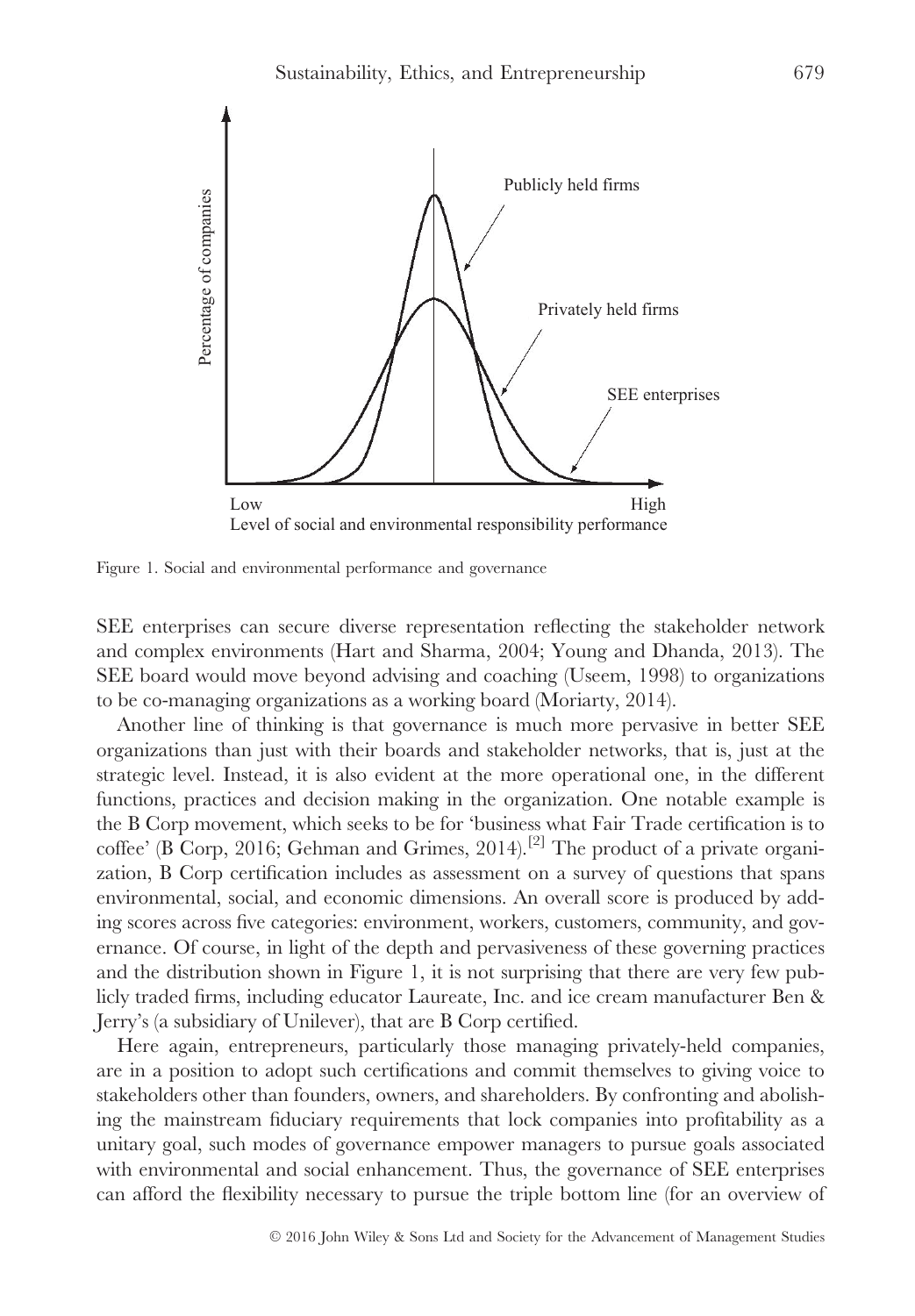newly introduced legal forms, see Ebrahim et al., 2014). Relatedly, there is a growing research interest around measurement of effects; as illustrated earlier, organizations that adhere to a triple-bottom-line accounting system are addressing the wider cost and benefit of doing business (Eccles and Krzus, 2010; Etzion and Ferraro, 2010). We applaud this effort because, after all, sustainability that cannot be measured is unlikely to be governed effectively.

#### THE CONTRIBUTIONS OF OUR SPECIAL ISSUE

How then does this Special Issue advance our understanding of sustainability, ethics and entrepreneurship? As our outline shows, we have arranged the articles in a fashion that roughly parallels the three main domains above – and to enhance clarity, Table I offers a bird's eye view of these articles according to three themes. The first set of articles revolves around the various blends of economic, social and environmental ends and

| Authors                                                                                                          | Title                                                                                                                                           | Core topic                                                                                            |
|------------------------------------------------------------------------------------------------------------------|-------------------------------------------------------------------------------------------------------------------------------------------------|-------------------------------------------------------------------------------------------------------|
| Theme 1: Blending sustainability, ethics, and entrepreneurship into organizations                                |                                                                                                                                                 |                                                                                                       |
| York, O'Neil and Sarasvathy                                                                                      | <b>Exploring Environmental Entre-</b><br>preneurship: Identity Coupling,<br>Venture Goals, and Stakeholder<br>Incentives                        | How to blend sustainability, ethics,<br>and entrepreneurship into<br>organizational identity          |
| Calic and Mosakowski                                                                                             | Kicking Off Social Entrepreneur-<br>ship: How a Sustainability Ori-<br>entation Influences<br>Crowdfunding Success                              | How the blending social and envi-<br>ronmental sustainability with<br>economics helps venture funding |
| Crucke and Knockaert                                                                                             | When Stakeholder Representation<br>Leads to Faultlines. A Study of<br>Board Service Performance in<br>Social Enterprises                        | Stakeholder diversity and inclu-<br>siveness are worthwhile, but<br>they also tax board dynamics      |
| Theme 2: Selling sustainability, ethics and entrepreneurship; compelling firms to become sustainable and ethical |                                                                                                                                                 |                                                                                                       |
| Alt and Craig                                                                                                    | Selling Issues with Solutions: Ignit- Selling social and environmental<br>ing Social Intrapreneurship in<br>For-profit Organizations            | sustainability                                                                                        |
| Waldron, Fisher and Pfarrer                                                                                      | How Social Entrepreneurs Facili-<br>tate the Adoption of New Indus-<br>try Practices                                                            | Using rhetoric to push industries<br>to act more sustainability and<br>ethically                      |
|                                                                                                                  | Akemu, Whiteman and Kennedy Social Enterprise Emergence from A case of using entrepreneurial<br>Social Movement Activism: The<br>Fairphone Case | principles for launching a sus-<br>tainable and ethical product                                       |
| Theme 3: Pitfall and delays related to becoming sustainable, ethical, and entrepreneurial                        |                                                                                                                                                 |                                                                                                       |
| Hunt and Fund                                                                                                    | Intergenerational Fairness and the The unintended effects of public<br>Crowding Out Effects of Well-<br>Intended Environmental Policies         | policies                                                                                              |
| Shevchenko, Levesque<br>and Pagell                                                                               | Why Firms Delay Reaching True<br>Sustainability                                                                                                 | Why firms delay becoming more<br>sustainable                                                          |

Table I. The special issue articles organized by themes

V<sup>C</sup> 2016 John Wiley & Sons Ltd and Society for the Advancement of Management Studies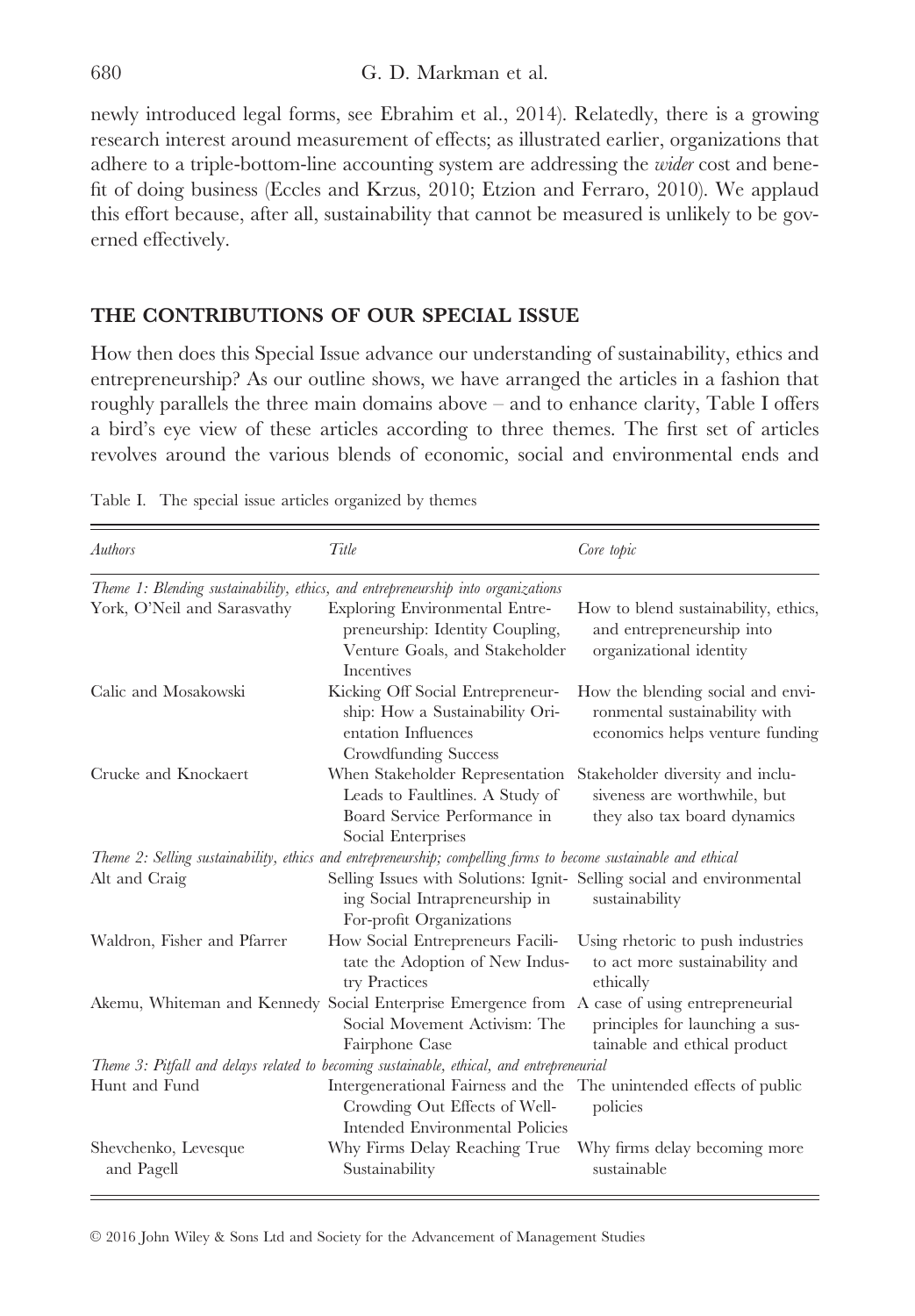means found in SEE enterprises. As such, it speaks primarily to new forms and new business models. The second theme is on practices to create these forms and models, or at least gain their acceptance. The papers are focused more purely around governance issues, but also address some of the issues raised by new forms and business models. The final theme is about problems that arise, intentionally or not, of using SEE approaches within existing organizations.

## Theme 1: Blending Sustainable, Ethical, and Entrepreneurial (SEE) Enterprises

The literature on hybrid organizations and social enterprise offers important insights into how entrepreneurs tackle social issues, but it has paid relatively little attention to explicating how hybrid organizations address environmental sustainability. The York, O'Neil, and Sarasvathy article tackles this gap by developing theory to explain why and how individuals engage in environmental entrepreneurship to address environmental degradation through the creation of financially profitable organizations, products, services, and markets.

On the basis of a qualitative study of 25 renewable energy firms, York and colleagues show the importance of the founder's identity for motivating environmental entrepreneurship. Their study suggests that environmental entrepreneurs are motivated not only by a prosocial identity, but also by the opportunity to couple competing identities aligned with commercial and ecological logics. Indeed, this coupling between salient identities associated with each logic explains why individuals become environmental entrepreneurs. Proceeding from this insight, they develop a model suggesting that environmental entrepreneurs prioritize commercial and/or ecological venture goals dependent on the strength and priority of coupling between these two identity types. This prioritization then influenced entrepreneurship to approach stakeholders in a broadly inclusive, exclusive, or co-created manner.

York, et al.'s grounded theorizing contributes to literature streams on hybrid organizing, entrepreneurial identity, and entrepreneurship's potential for resolving environmental degradation. In contrast to extant studies on identity conflict in hybrid organizing, their study finds that environmental entrepreneurs, dependent on their identity coupling, did (or did not) find ways to bring stakeholders from both commercial and ecological perspectives on board. Going beyond the concept of 'social' entrepreneurs, their study expands our understanding of how identities aligned with non-economic logics influence entrepreneurial action beyond initial motivation. Further, they show that when seeking to foster environmentally and socially beneficial outcomes, hybridity can be an advantage, rather than a hindrance.

The Calic and Mosakowski article, the second in this cohort, reports that compared to commercial-only entrepreneurs, social entrepreneurs who rely on crowdfunding are not only more likely to reach their funding targets, but also to raise more capital. Seeking to understand whether a sustainability orientation influences an entrepreneur's ability to raise capital through a crowdfunding platform, their article examines both a social and environmental sustainability orientation of new crowdfunded ventures. Their results show that  $-$  in the context of crowdfunding  $-$  a social sustainability orientation positively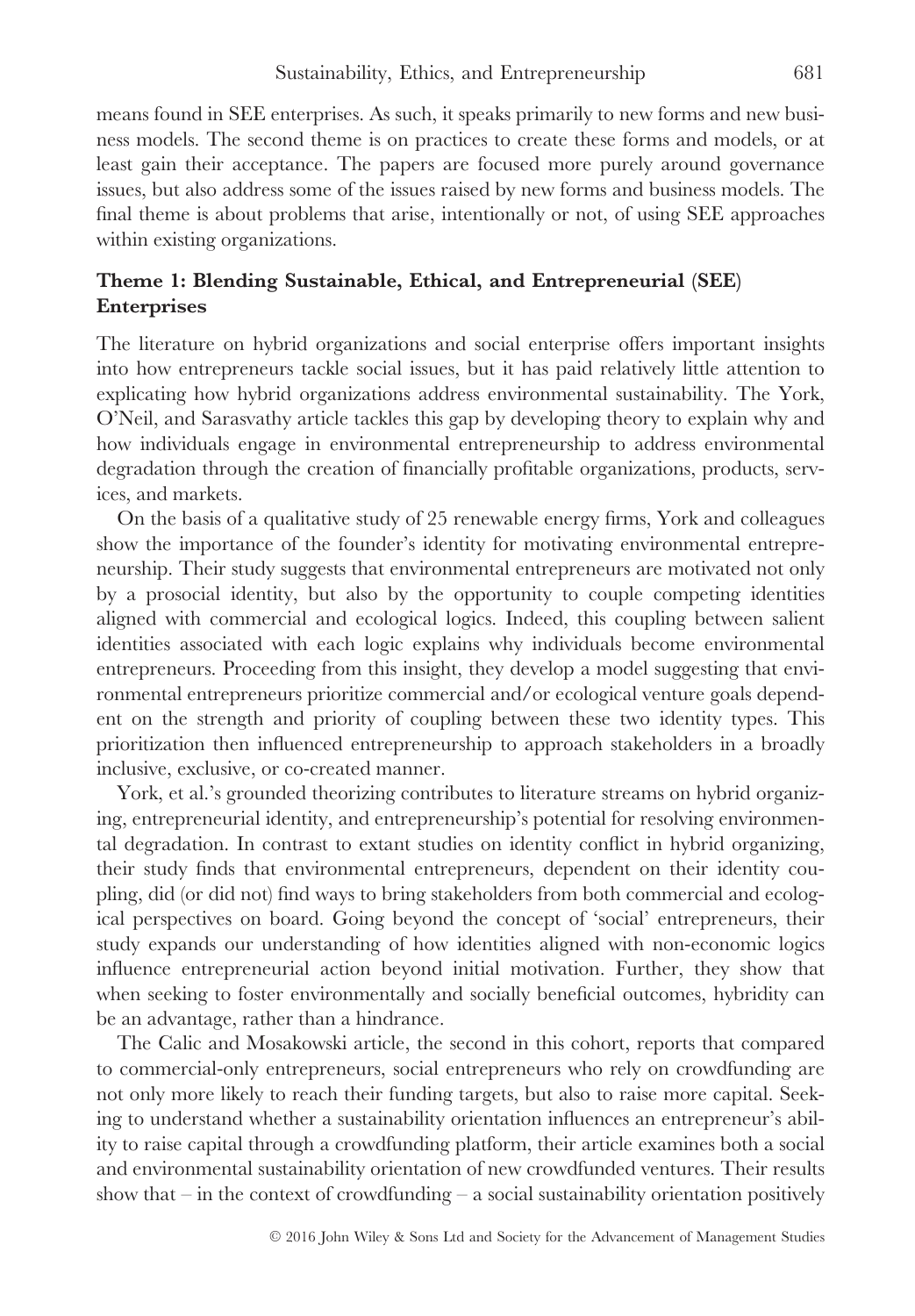influences an entrepreneur's ability to raise capital. Projects adopting an environmental sustainability orientation also raise more capital, but only in their technology venture subsample, not among videos and films.

Calic and Mosakowski had anticipated that project *creativity* and *legitimacy* would partially mediate the positive effect of a suitability orientation on funding success. This expectation was born out in the case of creativity: adopting a sustainability orientation may enhance the creativity of resulting projects, and, in turn, funding success. In the case of project legitimacy, however, the results showed only a partial mediation effect. The argument that sustainability projects are highly legitimate because of moral and ideological reasons remains attractive, but the Calic and Mosakowski's study only offers evidence to support this claim for environmental orientations within their technology subsample.

Thus, crowdfunding is a context-specific fund-raising modality: The values and beliefs of those who participate in crowdfunding change across categories, and over time. This is quite different from traditional capital sources, which are influenced by changing legal requirements and other exogenous factors, but they remain relatively unwavering practices based on stable preferences, nonetheless.

The final article in this cohort, by Crucke and Knockaert, notes that accountability to stakeholders is an ethical imperative that is often addressed by appointing representatives from stakeholder groups to organizational governing boards. In environments that entail both strong financial and social imperatives, this can include customers, beneficiaries, volunteers and government representatives, funding bodies and academia, thus making boards highly heterogeneous. Wide stakeholder accommodation, though necessary, may have adverse consequences, such as the creation of fault lines – fractures that at times might sharply divide stakeholders. These fractures can have damaging effects on board productivity, particularly for activities in which the board provides service to the organization: enhancing its reputation, building its network, and advising its executives. The Crucke and Knockaert's study investigates the processes through which fault lines affect board performance – a research area that, thus far, received only limited attention.

Crucke and Knockaert use a unique empirical setting – Work Integration Social Enterprises (WISEs) – which reintegrate disadvantaged people into the job market. WISEs have complex stakeholder configurations, making their boards exemplary for their fault line potential. WISEs also struggle between training and counselling employees and improving product quality and price points, thus rendering board behaviour crucial for organizational success. Using survey data from 79 WISE organizations and 344 total surveys, they identify the relationship between fault lines and board performance. The results show that fault line strength is negatively correlated to board service performance and that shared organizational goals attenuate the detrimental effects of fault lines.

The Crucke and Knockaert study contributes to the social entrepreneurship and governance literatures showing that the effort to be inclusive and engage diverse stakeholders can cause fault lines, thus causing inter-stakeholder friction and board acrimony.

#### Theme 2: Selling Sustainability, Ethics, and Entrepreneurship

How can those who want to advance social issues engage organizations that are driven primarily by a commercial logic? The Alt and Craig's article addresses this question and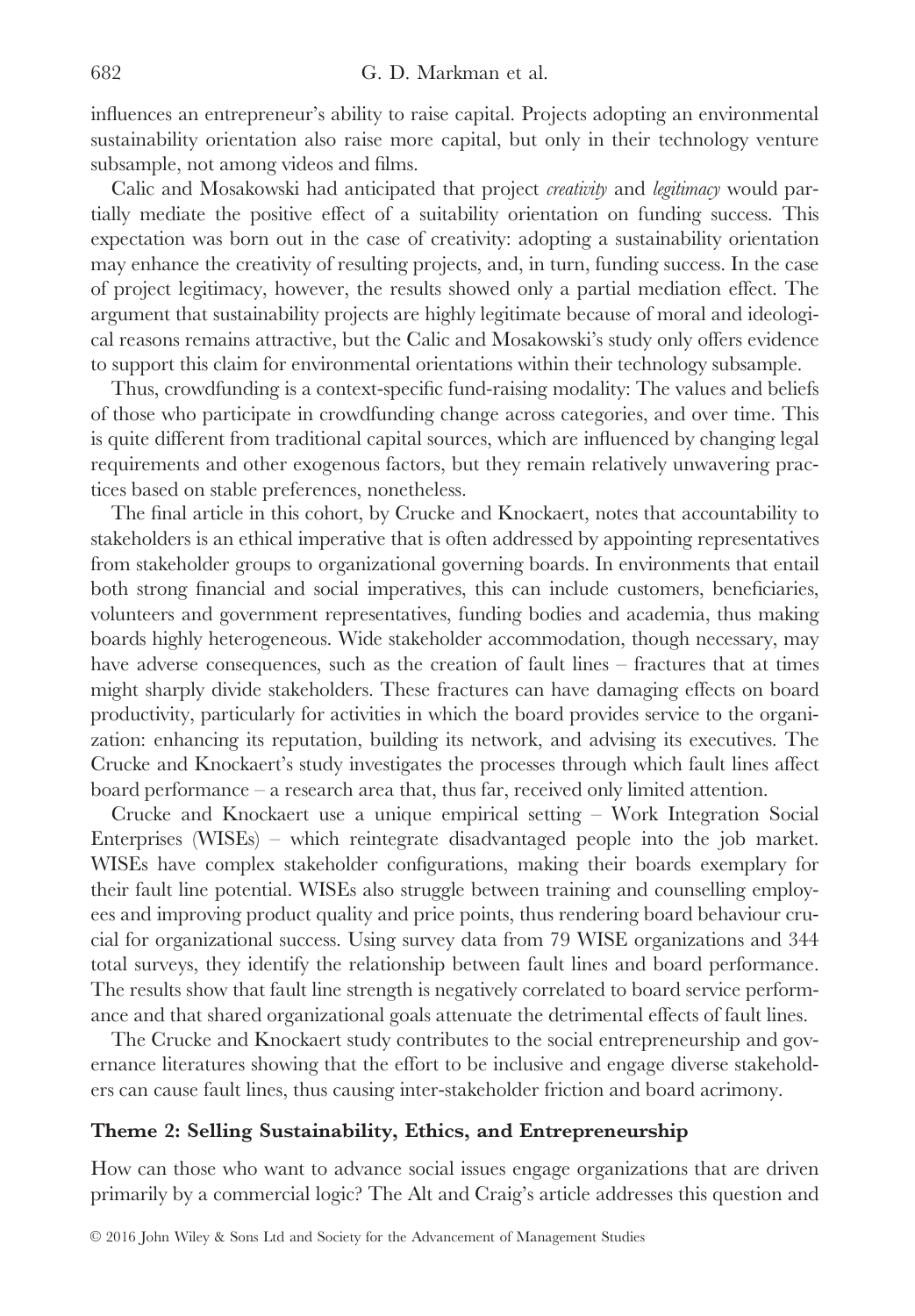brings attention to three areas that received scant attention in previous research: the role of solutions, logic compatibility, and targets' norms. Framing their article around social issues selling, their article argues that previous studies have conflated the way in which sellers craft discourse about social issues with the way sellers craft *solutions*. They also propose that by developing tentative solutions to social issues, sellers can contextualize initiatives in relation to organizational goals or capabilities.

Offering a renewed interpretation of organizational meaning systems in issue selling, Alt and Craig argue that attention to how organizational logics are enacted can reveal different levels of compatibility between social and commercial meanings. In doing so, Alt and Craig eschew pre-existing assumptions of the illegitimacy of social issues in for-profit contexts. They argue that when the compatibility between the social and the commercial welfare logic is high, sellers who propose win-win solutions will be more successful; whereas when the compatibility is low, integrative solutions will likely find fertile ground.

Alt and Craig then suggest that the way sellers' craft discourse around social issues is more likely to engender support if the targets' level of adherence to the social welfare logic is taken into account. If adherence is low, sellers will be more successful by using restricted vocabularies of motive, consisting of instrumental language. In contrast, if adherence is high, sellers are likely to succeed by using elaborated vocabularies of motive, consisting of both normative and instrumental language. Although previous research shows that individuals can appeal to normative aspects when selling issues in for-profit organizations, extant evidence is inconclusive regarding whether using instrumental vs. normative language contributes to social issue selling success. Hence, the novelty of their approach is in proposing when and how doing that can improve the odds of social issue sellers in their initial encounters with targets.

As a useful synopsis of their thinking, Alt and Craig offer four approaches that typify successful social issue selling: a *Cost-Benefit; Enlightened Self-Interest; Trojan Horse;* and *Para*doxical Sell. Together, these selling approaches show how different types of solutions and vocabularies can be combined to promote social innovations in for-profit organizations, expanding the theoretical toolkit of issue selling theory, as well as the tactical toolkit of social intrapreneurs. These approaches are likely to be of analytic and predictive value for researchers on social issue selling, as well as practitioners.

The objective of the Waldron, Fisher and Pfarrer's article – the second in this cohort – is to develop theory that explains how social entrepreneurs who use rhetoric compel industry members to adopt new practices. They envision social entrepreneurs creating systemic social change by innovating industry practices that address fundamental social needs. Although prior research has focused on social entrepreneurs' efforts to enact new, socially focused, industry practices, it says little about such actors' efforts to facilitate the pervasive adoption of these practices by other industry members.

To address this gap, Waldron and colleagues propose that the nature of social entrepreneurs' rhetoric hinges on their perceptions of industry members they seek to influence. Two cognitive structures with sense making utility – *identity* and *power* – inform these perceptions and, in turn, affect the rhetorical tactics used. They first propose that differences in the self-definitions that social entrepreneurs perceive between themselves and industry members – called *identity differentials* – affect how they frame and persuade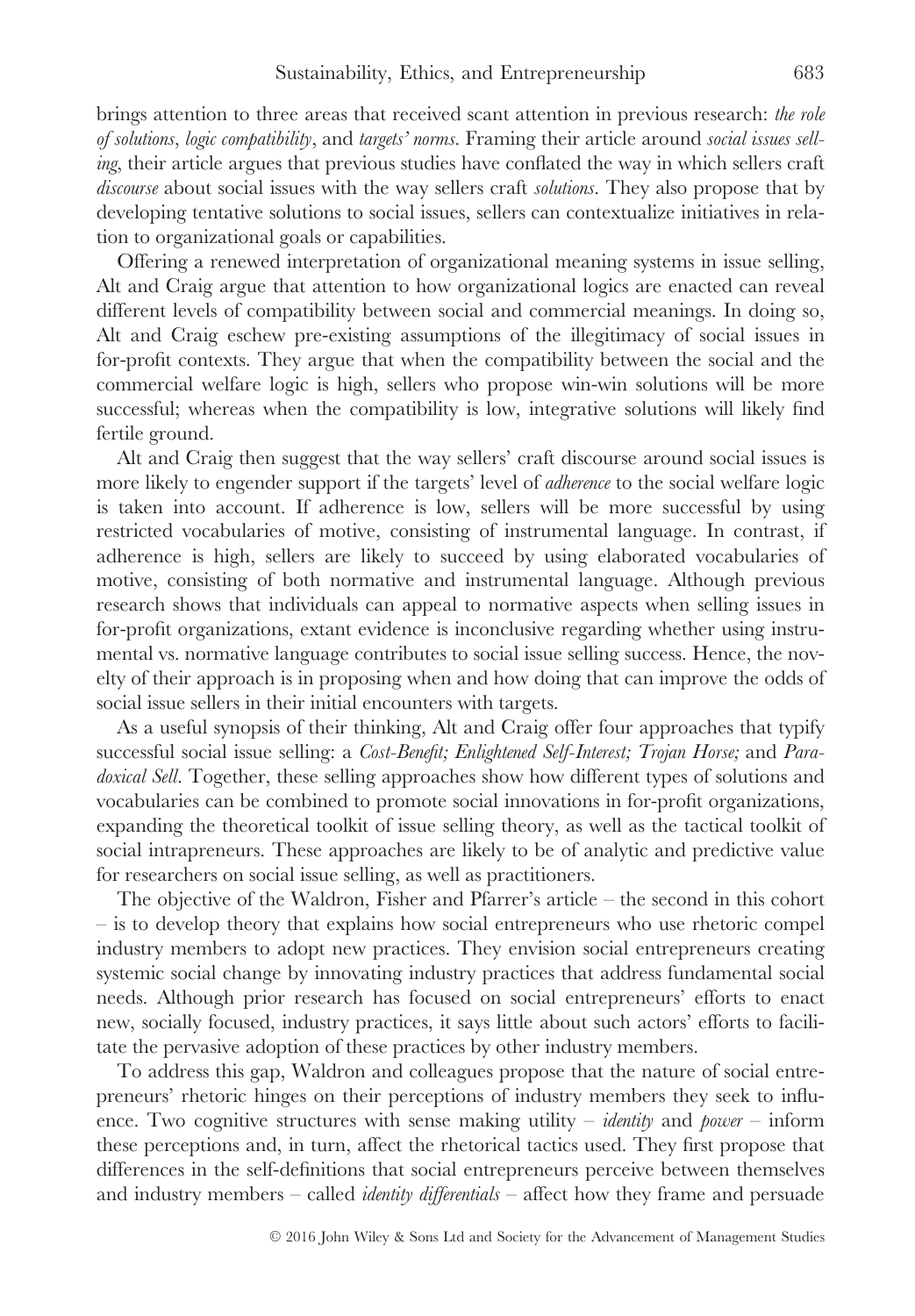firms to adopt new practices. They also advise that the difference between social entrepreneurs' and industry members' power – called power differentials – affects how social entrepreneurs tailor messages about new practices. Waldron et al., integrate these insights into a 2 by 2 framework that conveys the joint effects of identity and power differentials on rhetorical tactics. The framework identifies four combinations of identity and power differentials, recognizes the *rhetorical tactics* associated with each combination, and highlights the *rhetorical strategy* enacted through these tactics.

Waldron et al., advance research in four primary ways. First, their study informs research on how social entrepreneurs compel industry members to adopt new practices. Second, by specifying the mechanisms through which social entrepreneurs motivate firms to adopt more moral, responsible practices, they influence industry to create social value. Third, they enrich prior research that has explained social entrepreneurs' actions to influence industry by highlighting the role of language. Finally, they complement research that has emphasized individual, organizational, and environmental attributes as antecedents of social entrepreneurs' efforts to enact new industry practices. In doing so, they underscore that – even in the face of identity and power differentials – social entrepreneurs play a critical role in shaping industries thus persuading firms to adopt more ethical, social, and environmentally-conscious practices.

In the final article in this cohort, Akemu, Whiteman, and Kennedy focus on enterprises that are created specifically to solve social problems. One of these, Fairphone, is a social enterprise that seeks to draw attention to the problem of 'conflict minerals' in the Democratic Republic of Congo where militias clash violently in an effort to control the mines that supply valuable minerals (e.g., gold, tin, tanalum and tungsten) needed to manufacture smartphones. Fairphone's prospect of bringing a smartphone to market was slim, but the project caught public attention and drew interest from the mobile phone industry. By the end of 2011, the Fairphone team – with no expertise in the smartphone industry, no prototype, and in fact, no real intention to start a business – had gained significant support for their project. They launched a crowdfunding campaign, offered 5,000 phones for  $\epsilon$ 325 each, and to their astonishment, their future phone were sold out in three weeks. By November 2013, Fairphone had pre-sold 25,000 phones. Still lacking both prototype and technical expertise, the fledgling enterprise delivered all 25,000 phones by early 2014. How, Akemu and colleagues ask, does one theorize – and can learn from – the emergence of social enterprises such as Fairphone?

Using an in-depth case analysis, the authors conducted 47 interviews in and around the Fairphone project, and also relied on field visits, archival data, and publiclyavailable data. Drawing on social movement, social entrepreneurship and effectuation theories, Akemu et al., offer the following insight on social enterprise emergence. First, material artefacts, which were central to the development of effectuation theory but have tended to be ignored in subsequent effectuation-related research, are vital to the creation of an effectual network. The symbolic dimensions of a material artefact – a smartphone in this case – triggered resource pre-commitments from stakeholders because the artefact embodied their moral values and beliefs.

Second, distributed agency was found to be a key co-constitutive of effectual entrepreneurial agency. Agency – intention and purposeful enactment – for social enterprise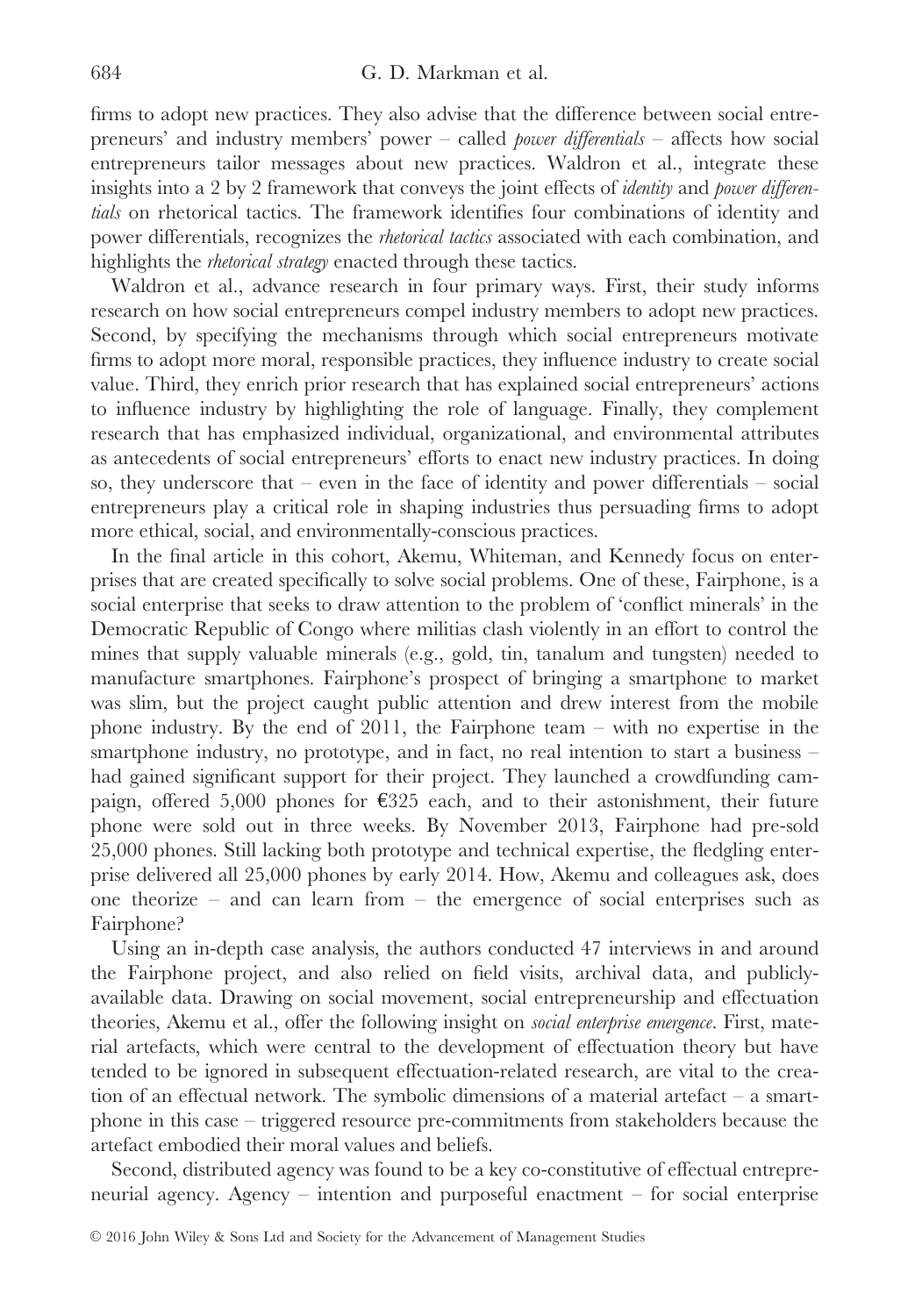emergence does not rely solely on venture founders, as is assumed in effectuation theory and, indeed, in much of the social entrepreneurship literature. Effectual entrepreneurial agency was preceded and enabled by the agency of a distributed set of actors – media, corporate actors, government officials – external to the founders. These actors channelled resources and granted legitimacy to the venture, thereby coaxing the reluctant founders toward creating a social enterprise. Third, a material artefact, the smartphone, served as a boundary object because it is comprehensible, possesses emotional power, and enables interactions among members of different social worlds. This insight is a concept that can be extended to include interactions that are not bounded within a single organization, as is the case in current organizational research on boundary objects.

The findings suggest that for a social movement to transform into an entrepreneurial initiative, agents beyond the boundaries of any particular organization are needed to augment the effectual processes that have been set in motion. Through such efforts, social entrepreneurs are able to surmount traditional boundaries and trigger commitments from distributed agents and actors not governed by traditional hierarchical arrangements.

#### Theme 3: The Pitfalls of Sustainability, Ethics, and Entrepreneurship

Sustainability is often characterized as a commitment to ensure the welfare of future generations as a matter of intergenerational fairness (Weiss, 1990). As such, concerns about environmental degradation and the depletion of non-renewable resources have elicited strong sentiments regarding adverse impacts to future populations, including calls for a fundamental reappraisal of capitalism's market-based logics (e.g., Klein, 2015), and the implementation of stringent government policies (e.g., Van den Bergh, 2004). For scholars conducting research in the environmental entrepreneurship, this heightened concern is both a blessing and a curse. On one hand, the appeal of sustainability validates scholarly efforts to develop frameworks that relate environmental entrepreneurship to intergenerational fairness. On the other hand, the relative infancy of the field means that existing frameworks still struggle to address the complex issues that link sustainability, ethics and entrepreneurship. This is particularly true with respect to the most vital dimension of sustainability: time  $-$  a facet of sustainability that underlies a call to action, but one that has not been fully modelled in existing frameworks. The Hunt and Fund study seeks to rectify this critical omission.

Their article develops and tests a theoretical framework that describes and predicts the time-varying relationships between sustainability, ethics and entrepreneurship. Employing a cross-disciplinary approach, they bridge economics-based perspectives on environmental degradation and crowding out to innovation management theories on path dependency and business ethics perspectives on intergenerational fairness. To adequately integrate time in a meaningful way, they used a stochastic computational model to simulate entrepreneurial actions over periods of up to 250 years. Using timeframes that extend beyond the decision horizon of policymakers, Hunt and Fund traced the *intended* and *unintended effects* of environmental policy measures long after they are implemented. They were particularly interested in testing two interrelated effects that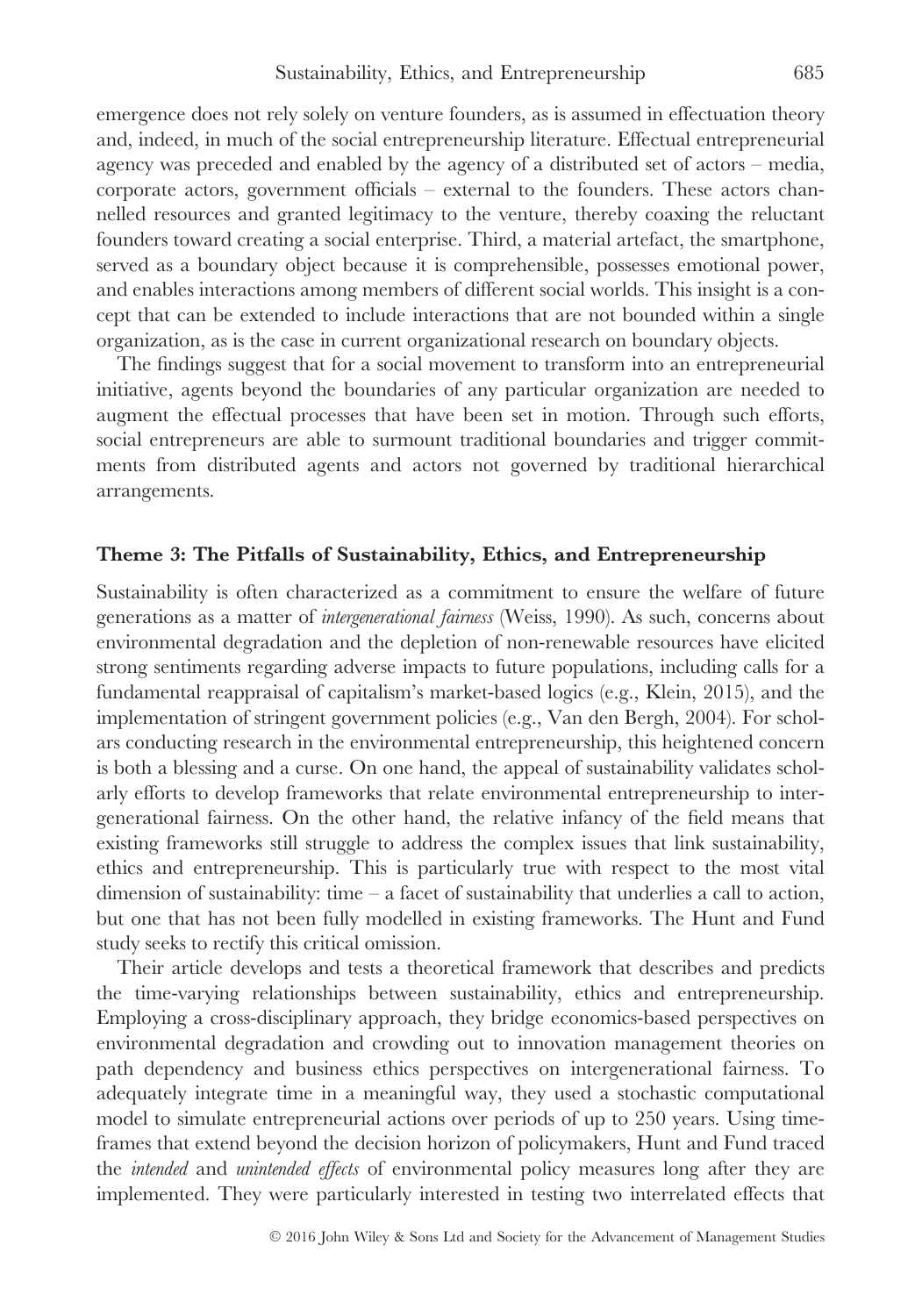operationalize the impact of time in the context of entrepreneurial innovation: crowding out and path dependency.

Their findings reveal that even well-intended environmental policies tend to crowd out entrepreneurial innovation by creating near-term incentives to implement and extend existing, yet often inferior technologies. This incumbency effect, in turn, has an adverse long-term impact on the incentives to develop new displacing solutions. Because the process of technical and organizational innovation is path dependent, policies that place dominant technologies on par with competing breakthroughs forestall, or materially impede, the development of the latter. Indeed, subsidies and taxes tend to buttress oligopolistic industry structures while throttling the quantity, quality and diversity of entrepreneurial innovations.

Hunt and Fund's study makes several contributions. First, their framework brings multi-disciplinary substance to the study of intergenerational fairness, reconciling and integrating efforts to address sustainable existence from less complete, single-discipline perspectives. Second, they demonstrate that sustainability, ethics and entrepreneurship constitute a dynamic nexus whose interrelatedness must be evaluated over extended timeframes. To the best of our knowledge, their study is the first to simultaneously consider the joint of effects of crowding out and path dependence, both of which are shown to have time-varying impacts on the achievement of sustainability aims. By focusing on time, they improve upon prevalent frameworks that conceptualize policy actions and entrepreneurial innovations in static terms. Third, they provide the groundwork for understanding how and why environmental policies impact environmental entrepreneurship. Their work extends extant frameworks by quantifying key trade-offs that are made when subsidies or taxes change fundamental facets of the entrepreneurial environment. Finally, their use of mathematical modelling adds rigor and precision, thus allowing the assessment of complex interactions that occur well into the future while incorporating both intended and unintended consequences of policy choices made long before their outcomes can be fully comprehended.

Our final article, by Shevchenko, Lévesque and Pagell, explains that many firms remain unsustainable because eliminating their negative externalities requires radical and thus disruptive changes in how they do business. How, therefore, can we incentivize firms to reach true sustainability? The authors employ a risk management perspective to explore a firm's decision to become sustainable, or instead, take actions that can only compensate for their damages. By juxtaposing the risk a firm will face if it remains unsustainable to the risk of radically changing itself to reach true sustainability, Shevchenko and colleagues provide insights on the moment to switch behaviour. They use mathematics to expand and prove their logical arguments, which is most appropriate in research of forward-looking choices without having to wait for such actions to occur – i.e., firms decision on if and when to become sustainable. This research approach, in turn, informs us on the potential consequences of firm's practices today.

Their study suggest that, as the pressure from media, regulators, NGOs, and other civil society and even political organizations rises, large innovative firms are likely to delay their effort to reach true sustainability. While large firms do not ignore, and in fact enact some well-publicized sustainability-oriented initiatives, they are more likely to thrive if they delay their full commitment to sustainability. The reason is that large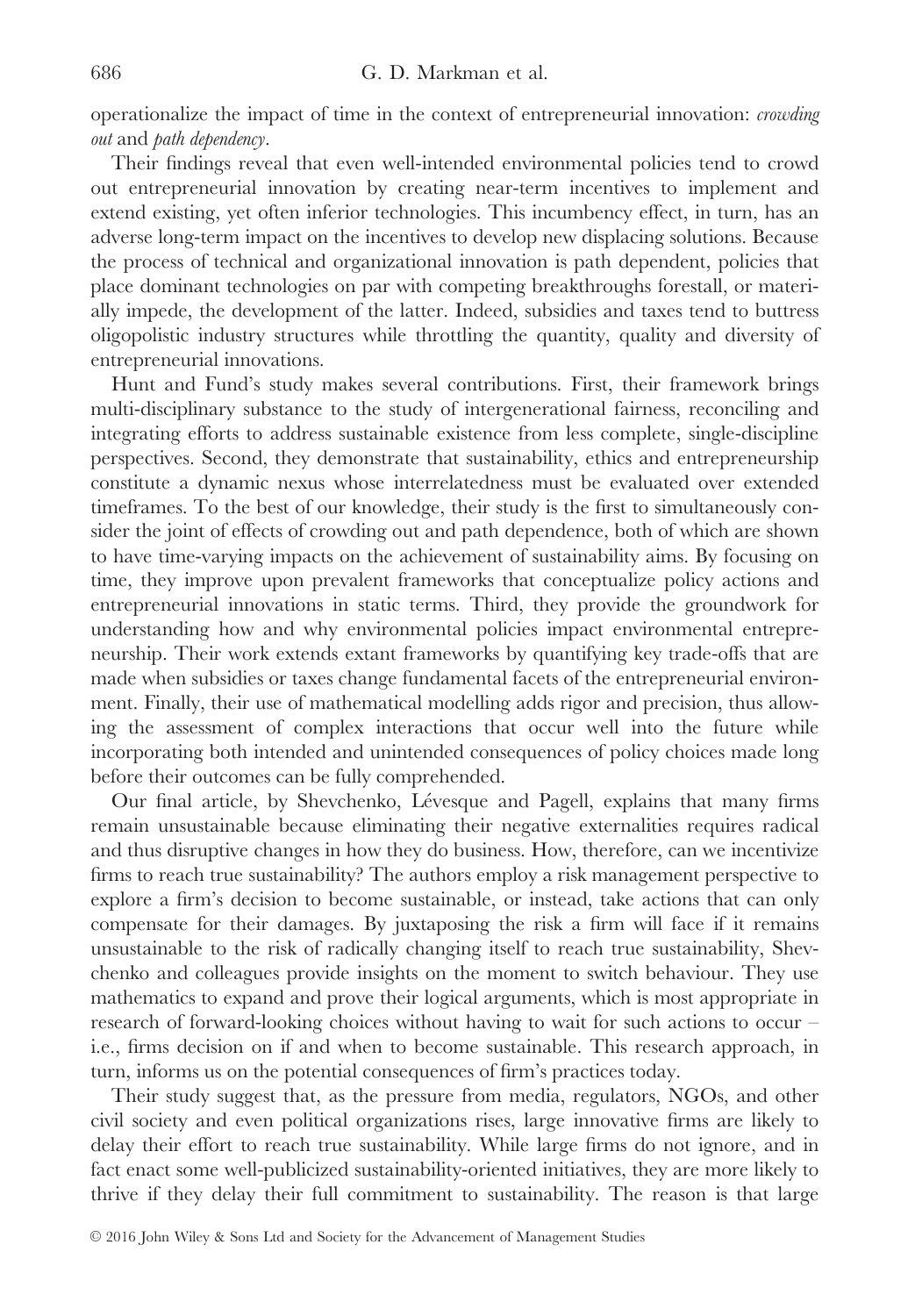innovative firms possess the capabilities to cope with this pressure by incrementally offsetting their ongoing negative impact. On the other hand, small innovative firms are internally driven to change and therefore more predisposed to reach true sustainability. Finally, small or large firms alike, when experiencing a shortage of innovation capability, are unlikely to survive the growing pressure of eliminating their negative impact on the environment and society (Markman and Waldron, 2014).

Shevchenko, Lévesque and Pagell caution us that today's leaders in sustainability favour an incremental offsetting of their damages because our society is still in a transition era where firms are incentivized to reduce, rather than eliminate, environmental and social degradation.

#### DISCUSSION AND DIRECTIONS FOR FUTURE RESEARCH

Sustainability is a major issue of our age. A core tenet of this Special Issue has been that sustainability is justified and motivated by ethics (moral considerations) and executed by entrepreneurial principles, and for this reason, we examined SEE enterprises (though we acknowledge that other modalities and organizations are clearly important too). Jointly with the contributors to this Special issue we take a first stab in asking 'what are SEE enterprises?' We defined them as organizations that are often organized as hybrid forms, use novel business models or methods of innovation to advance sustainable practices, and/or rely on governance that incorporates social and environmental stakeholders and operating principles.

The second question – 'how can we create SEE enterprises?' – has been the focus of the articles that comprise this Special Issue. These articles point to the critical role of blending, selling, and highlighting pitfalls for understanding SEE enterprises. Here it suffices to remind readers that for blending, the authors underscored the interplay of various founder identities and how these identities, plus organizational culture and value systems, enhance creativity in SEE enterprises. At the same time, if SEE enterprises are to avoid the pitfalls of fractured governance (often due to their dissimilar stakeholders who follow divergent values and philosophies), they must balance the need for coherence and unity. The selling articles picked up on these points by adding very specific techniques for pitching SEE ideas, practices, and forms to manage boards and other stakeholders. These selling, persuasion, and rhetoric techniques depend on firm logics, norms, and differences between advocates and incumbents. In the Fairphone case it was actually the distribution and confluence of entrepreneurship among stakeholders and the principles of value co-creation that allowed for the novel, environmental-socialeconomic experiment to succeed.

Finally, at a more macro level, some authors examined how the nature of path dependence and crowding out effects might undermine the SEE enterprises and delay intergenerational fairness. Others noted that sustainability requires foundational changes (e.g., in organizational forms, business models, and governance), but such modifications tend to undermine the performance of large firms, at least in the short run.

Our ambition is to further advance the topic of sustainability, ethics, and entrepreneurship beyond this Special Issue. To do so we identify future research opportunities, and prompt a discussion on the effects and implications of SEE enterprises.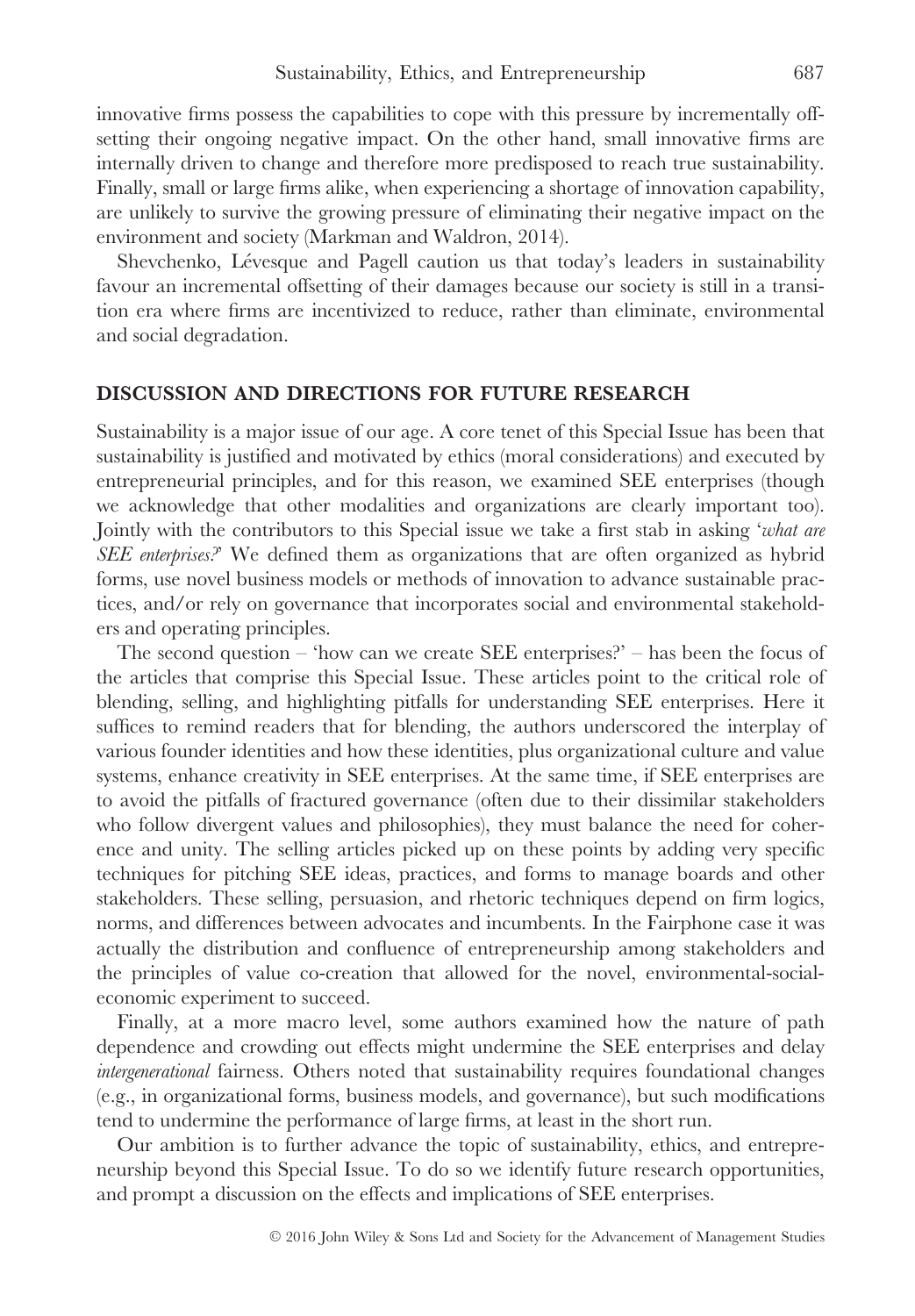#### Future Research on the Nature of SEE Enterprises and How to Create Them

On the 'What are SEE Enterprises?' question, more work is needed on SEE forms, business models, and governance. Although researchers have described hybrids in health foods (Besharov, 2014), microfinance (Battilana and Dorado, 2010), and other domains, we do not have a catalogue of such forms. For instance, the SEE enterprises in the not-for-profit, NGO, and for-profit sectors appear to be different and to fit and operate in their respective sectors differently. It might be useful for a meta- or overall approach be taken to theorizing these SEE forms. As York et al., and Calic and Mosakowski suggest, identity and audience would have to be part of such a typification. In contrast, it may be, as implied by Cruck and Knockaert and the Akemu et al., that using more of an internal and external configuration or jointly constructed processes (effectuation) among stakeholders and networked organizations would be more helpful for identifying SEE enterprise, even if it meant that ex ante such organizations would be hard to recognize. At the very least, it would behove researchers who investigate SEE firms, to hold both ideas of ex ante, deductive and ex poste inductive criteria and methods in mind, at least as prod for falsification.

The articles discuss several ways by which SEE enterprises sell environmental and social issues, ranging from examining venues, looking at different starting points for transforming target firms, and considering the post-sell effect on future selling efforts. We think that looking at different venues and novel starting points seems particularly intriguing. For instance, scholars are beginning to examine cross-national and crosscontinent SEE enterprises as a modality to address big environmental and social challenges (Chaudhurya et al., 2016). These more extreme examples illuminate how challenging it is to obtain corporate engagement to regenerate the environment and address social issues, especially in the absence of institutional infrastructure. The examples also hint that future research should examine the deeper causes for and barriers to selling environmental and social issues.

These starting conditions aside, there is a tension around how and when to sell environmental and social issues. On the one hand, SEE enterprises need to customize their pitch and adequately frame their innovation to their target firms through modes that fit with the power differentials; both Alt and Craig and Waldron et al. acknowledge this. On the other hand, the development of many environmental and social innovations exceed the resources and capabilities at SEE enterprises' disposal. Unpacking further the means-ends relationship and the dynamics between SEE enterprises and target firms is consequential both theoretically and normatively. Only by keeping a careful eye on the ethical thread during SEE processes and using techniques to research ethics along with the organization and sustainability dimensions, can we generate a reliable and revelatory body of knowledge.

#### Future Research on Organizational Implications of SEE Enterprises

The articles in the Pitfalls theme shed light on the larger picture and broader dynamics involved with creating SEE enterprises: path dependence, crowding out effects, policy knock-ons, the difficulty of incorporating externalities, and the likelihood of slow change versus the importance of radical transformation for sustainability. Future research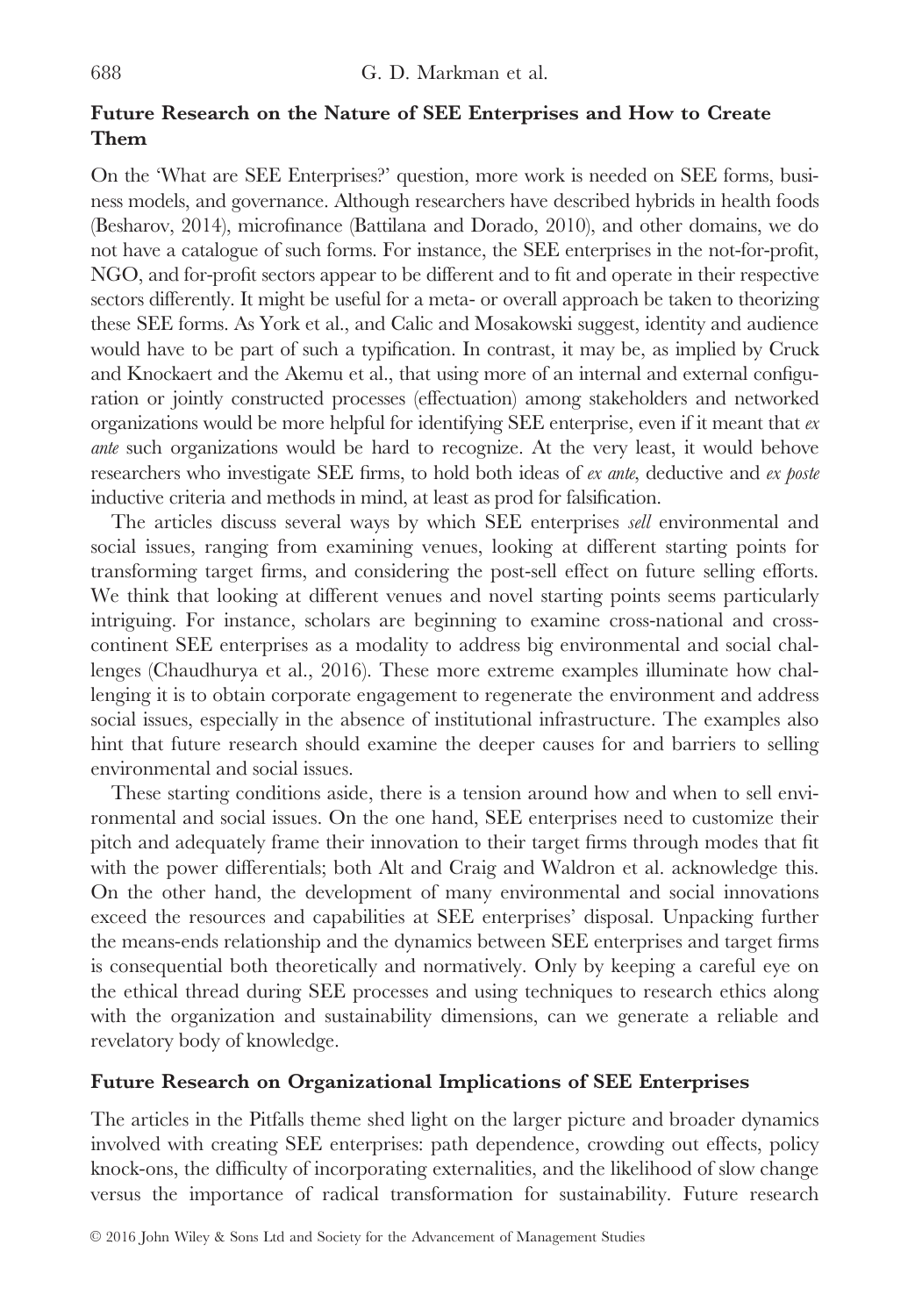should expand this line of research and we challenge scholars and firms to also experiment with 'future-back' framing techniques – e.g., starting by envisioning a sustainable world; then carefully analysing the gap between the envisioned future and current reality, and finally developing the resources and capabilities needed for actually creating that hoped-for reality. This type of thinking is not entirely new to sustainability research (e.g., Gladwin et al., 1995; Schumacher, 1973), but more is certainly needed.

If most organizations were some variant of SEE enterprise in the left tail described by Russo (2010), what would that distribution itself look like and how would crowding effects there work? On the one hand, highly adaptive and innovative firms would likely have advantages to the extent that the prevalence of environmental concerns were a source of new business opportunities. As such, those who embraced the primacy of environmental stewardship and societal needs, particularly as they are reflected in economic dimensions (for example, full-cost pricing) could ascend in importance. On the other hand, some business models, even highly innovative ones, may fail in the face of such a fundamental paradigm shift. For example, the nested model perspective would likely subordinate the world of trade-offs that is central to economics to a world based on a hierarchical prioritization, thus taking many commercial possibilities off the table. These ending conditions as a start might be fruitfully examined then by researchers using models such as those discussed by Hunt and Fund (2016) or by Shevchenko et al. (2016).

Another fruitful area for research would not be so much in the longitudinal dynamics just discussed, but in the cross-level ones. As the articles on distributed entrepreneurship (Akemu et al., 2016) and on stakeholders (Crucke and Knockaert, 2016; Waldron et al., 2016) showed, researchers need to take an inside-out-outside-in perspective on SEE enterprises. It is important to further examine the lineages between resources, legitimacy, reputation, and fitting uncertain environments. Particularly useful in this respect are perspectives that adopt a cluster (Chesbrough et al., 2006) and/or ecosystem (Adner and Kapoor, 2010) approach. The success of SEE enterprises may depend on the density and clustering of similar supporting firms (Hwang and Powell, 2009), which allows for capabilities and relational ties to develop, but also implies enhanced capacity or the cluster overall. In addition, the specific configuration of ties within the cluster or within the local supporting environment are likely to be essential for the small network evolution and survival, as demonstrated in earlier research on childcare facilities (Baum and Oliver, 1991) and Kibbutzim (Simons and Ingram, 1997). In ecosystem terms, it might be that more horizontal rather than vertical ties in the system will be key for survival (Adner and Kapoor, 2010), given the dependence on supporting good will, voluntarism, fungible programmes, and sector identification that occurs among SEE organizations.

### Future Research on Sustainability and Ethical Implications of SEE Enterprises

All the articles in the Special Issue are about sustainability, and yet the focus on the outcomes of the SEE processes varies. Even when scholars look at the longer run implications of SEE enterprise creation, they rarely examine and measure either the extent of environmental regeneration and social justice improvement or the degree of sustainability created. We do not consider this a weakness but an opportunity for future research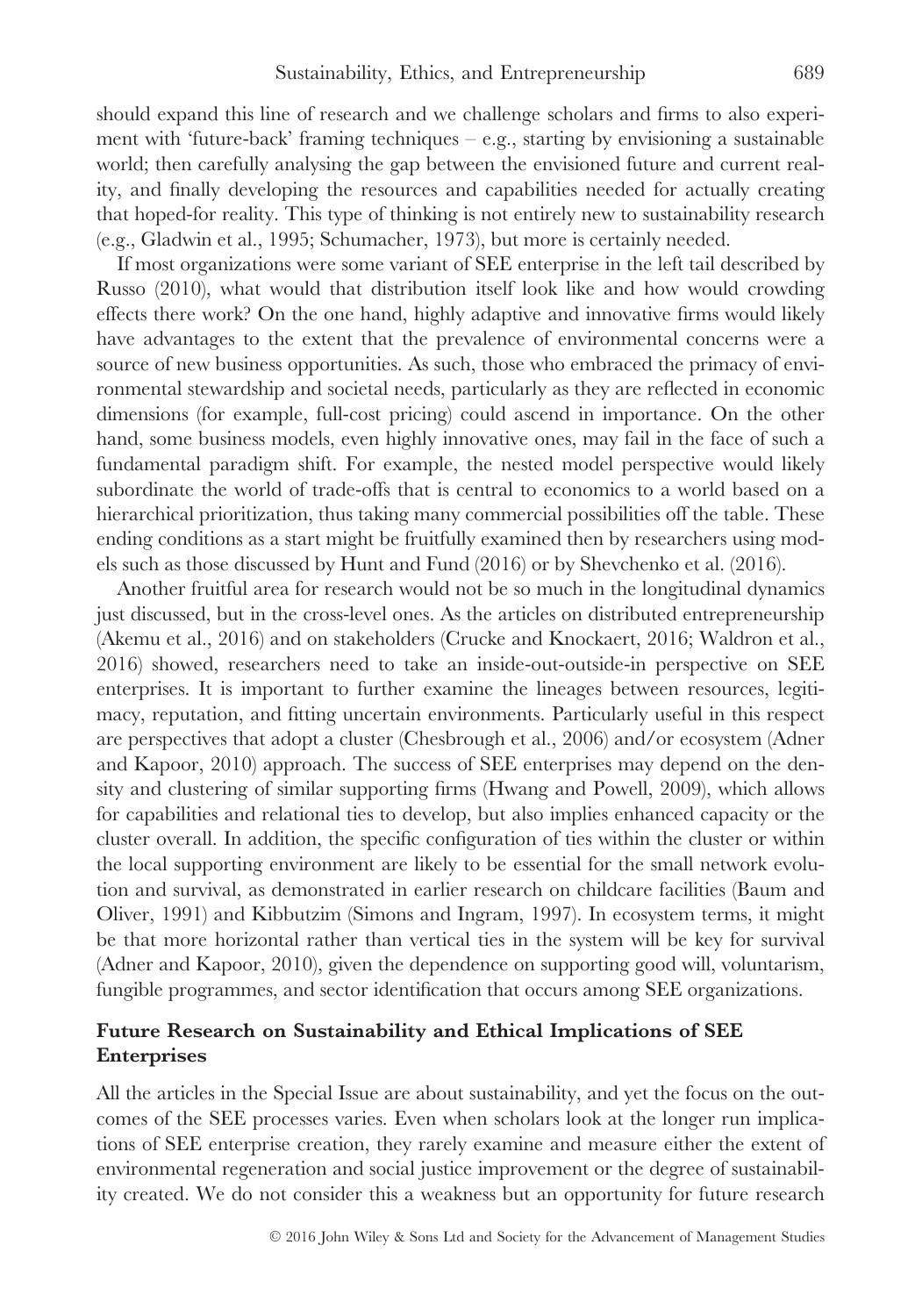to unpack the causal links between the 'What are SEE Enterprises?', 'How to create SEE Enterprises?' and of course, 'What are SEE Enterprise Effects?' We also invite more open-ended research. For example, what is the role of non-economic goals in animating the creation, form, business models, and governance of social enterprises with sustainability missions? Whereas the economic incentives to launch a business and manage it according to economic principles are quite clear, non-economic goals seem more contested and diffuse, and the incentives and processes to pursue them less clear. And what are some distinct entrepreneurial processes, when goals are environmental and societal, instead of economic? For example, how do such goals affect the discovery, evaluation and exploitation of opportunities, if at all? How might the challenges associated with overcoming liabilities of newness differ? The Akemu et al. paper suggests distributed agency is a core antecedent in effectual processes; what other forces – involving a wider ecosystem of stakeholders and collaborative networks – might be critical for launching SEE enterprises?

One evident linkage is between the creation of the new SEE forms and business models and whether they can be seen to have a measureable effect on sustainability. There is already a strong stream of research on certification and instruments in sustainability (see Dowell et al., 2015; etc.). SEE scholars could draw directly on that thinking and then tailor the instruments and means of certification to particular types of SEE firms. For instance, it would seem that the different pitches advocated by Alt and Craig might entail different types of measurement of success, for the 'Trojan Horse' sell might require downplaying triple bottom line in place of stakeholder surveys that more indirectly capture such changes.

Related to this effect on sustainability future research can further clarify different categories or dimensions of outcomes. As documented earlier environmental and social dimensions might be at odds with each other and in conflict with the economic dimension. A more comprehensive understanding of sustainability as a desired outcome needs to take into consideration these tensions and the intended and unintended consequences of prioritizing one dimension over the other (Hunt and Fund, 2016).

All in all, our hope is to ignite excitement for more penetrating research on SSE enterprises. We do believe that the time is ripe for management scholars to take on a leadership role on these topics and fully embrace the possibilities offered by new disciplinary insights and emerging organizational practices. Indeed, we invite scholars to be courageous, not only to challenge assumptions but also to subvert paradigms of balance and gradualism.

#### **NOTES**

- [1] A net-zero building is a structure where the total amount of energy consumed by the building is equal to (or less than) the amount of renewable energy created on the site or by renewable energy sources elsewhere.
- [2] B Corp certification is not to be confused with Benefit Corporations (Kim, 2014; Storper, 2015). The Benefit Corporation, now available in 27 of the USA, allows a company to organize and operate in a way that protects 'requirements of higher purpose, accountability, and transparency' (Storper, 2015). While a Benefit Corporation is a permanent designation and structure, a B Corp is a voluntary certification that must be earned but also can be dropped at any time.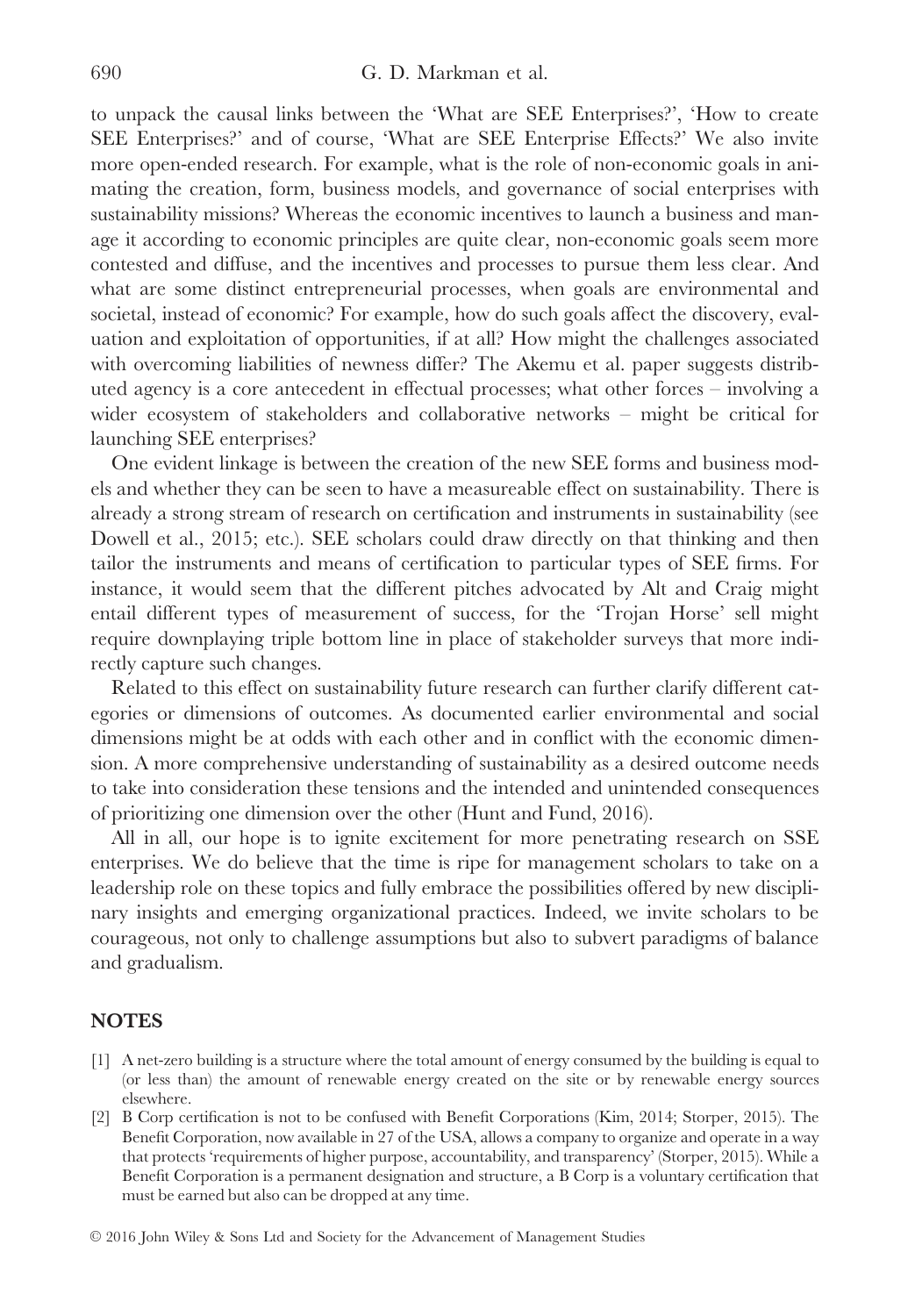#### REFERENCES

- Adner, R. and Kapoor, R. (2010). 'Value creation in innovation ecosystems: How the structure of technological interdependence affects firm performance in new technology generations'. Strategic Management Journal, **31**, 306-33.
- Aguinis, H. and Glavas, A. (2012). 'What we know and don't know about corporate social responsibility: A review and research agenda'. Journal of Management, 38, 932–68.
- Akemu, O., Whiteman, G. and Kennedy, S. (2016). 'Social enterprise emergence from social movement activism: the Fairphone case'. *Journal of Management Studies* 53, 846–77.
- Aldrich, H. E. and Fiol, C. M. (1994). 'Fools rush in? The institutional context of industry creation'. Academy of Management Review, 19, 645–70.
- Amit, R. and Zott, C. (2001). 'Value creation in e-business'. Strategic Management Journal, 22, 491-520.
- B Corp (2016). What are B Corps? Available at: [https://www.bcorporation.net/what-are-b-corps](http://https://www.bcorporation.net/what-are-b-corps) (accessed 31 March 2016).
- Battilana, J. and Dorado, S. (2010). 'Building sustainable hybrid organizations: The case of commercial microfinance organizations'. Academy of Management Journal, 53, 1419–40.
- Battilana, J. and Lee, M. (2014). 'Advancing research on hybrid organizing Insights from the study of social enterprises'. Academy of Management Annals, 8, 397-441.
- Baum, J. A. C. and Oliver, C. (1991). 'Institutional linkages and organizational mortality'. Administrative Science Quarterly, 36, 187-218.
- Benner, M. J. and Tushman, M. L. (2002). 'Process management and technological innovation: A longitudinal study of the photograph and paint industries'. Administrative Science Quarterly, **47**, 676–706.
- Besharov, M. (2014). 'The relational ecology of identification: How organizational identification emerges when individuals hold divergent values'. Academy of Management Journal, 57,1485–512.
- Blank, S. (2013). 'Why the lean start-up changes everything'. Harvard Business Review, 91, 63–72.
- Borys, B. and Jemison, D. B. (1989). 'Hybrid arrangements as strategic alliances: Theoretical issues in organizational combinations'. Academy of Management Review, 14, 234–49.
- Brown, T. (2008). 'Design thinking'. Harvard Business Review, 84–92. June.
- Carlile, P. R. (2002). 'A pragmatic view of knowledge and boundaries: Boundary objects in new product development'. Organization Science, 13, 442-55.
- Carmeli, A. and Markman, G. D. (2011). 'Capture, governance and resilience: Strategy implications from the case of Rome'. Strategic Management Journal, 32, 322-41.
- Chaudhurya, A. S., Ventresca, M. J., Thornton, T. F., Helfgott, A., Sovaa, C., Baral, P., Rasheed, T. and Ligthart, J. (2016). 'Emerging meta-organisations and adaptation to global climate change: Evidence from implementing adaptation in Nepal, Pakistan and Ghana'. Global Environmental Change, 38, 243–57.
- Chesbrough, H., Vanhaverbeke, W. and West, J. (2006). Open Innovation: Researching a New Paradigm. New York: Oxford University Press.
- Crossan, M. M. and Apaydin, M. (2010). 'A multi-dimensional framework of organizational innovation: A systematic review of the literature'. Journal of Management Studies, 47, 1154-91.
- Crucke, S. and Knockaert, M. (2016). 'When stakeholder representation leads to faultlines. A study of board service performance in social enterprises'. Journal of Management Studies, 53, 768–93.
- Davidsson, P. (2003). 'The domain of entrepreneurship research: Some suggestions'. In Katz, J. A. and Shepherd, D. A. (Eds), Cognitive Approaches to Entrepreneurship Research (Advances in Entrepreneurship, Firm Emergence and Growth, Volume 6). Bingley: Emerald Group Publishing Limited, 315–72.
- Dees, G. J. (1994). Social Enterprise: Private Initiatives for the Common Good. Harvard Business School Case 9-395-116, 30 November.
- Dees, G. J. (1998). 'Enterprising nonprofits'. Harvard Business Review, 76, 54–67.
- Dees, G., Emerson, J. and Economy, P. (2002). *Enterprising Nonprofits: A Toolkit for Social Entrepreneurs*. New York: John Wiley and Sons.
- Dixon-Fowler, H. R., Slater, D. J., Johnson, J. L., Ellstrand, A. E. and Romi, A. M. (2013). 'Beyond "Does it Pay to be Green?" a meta-analysis of moderators of the CEP–CFP relationship'. Journal of Business Ethics, 112, 353–66.
- Doppelt, B. (2008). The Power of Sustainable Living: How to Create a Positive Future for the Climate, the Planet, Your Organization, and Your Life. London: Routledge.
- Ebrahim, A., Battilana, J. and Mair, J. (2014). 'The governance of social enterprises: Mission drift and accountability challenges in hybrid organizations'. Research in Organizational Behavior, 34, 81–100.
- Eccles, R. G. and Krzus, M. P. (2010). One Report: Integrated Reporting for a Sustainable Strategy. Hoboken, NJ: Wiley.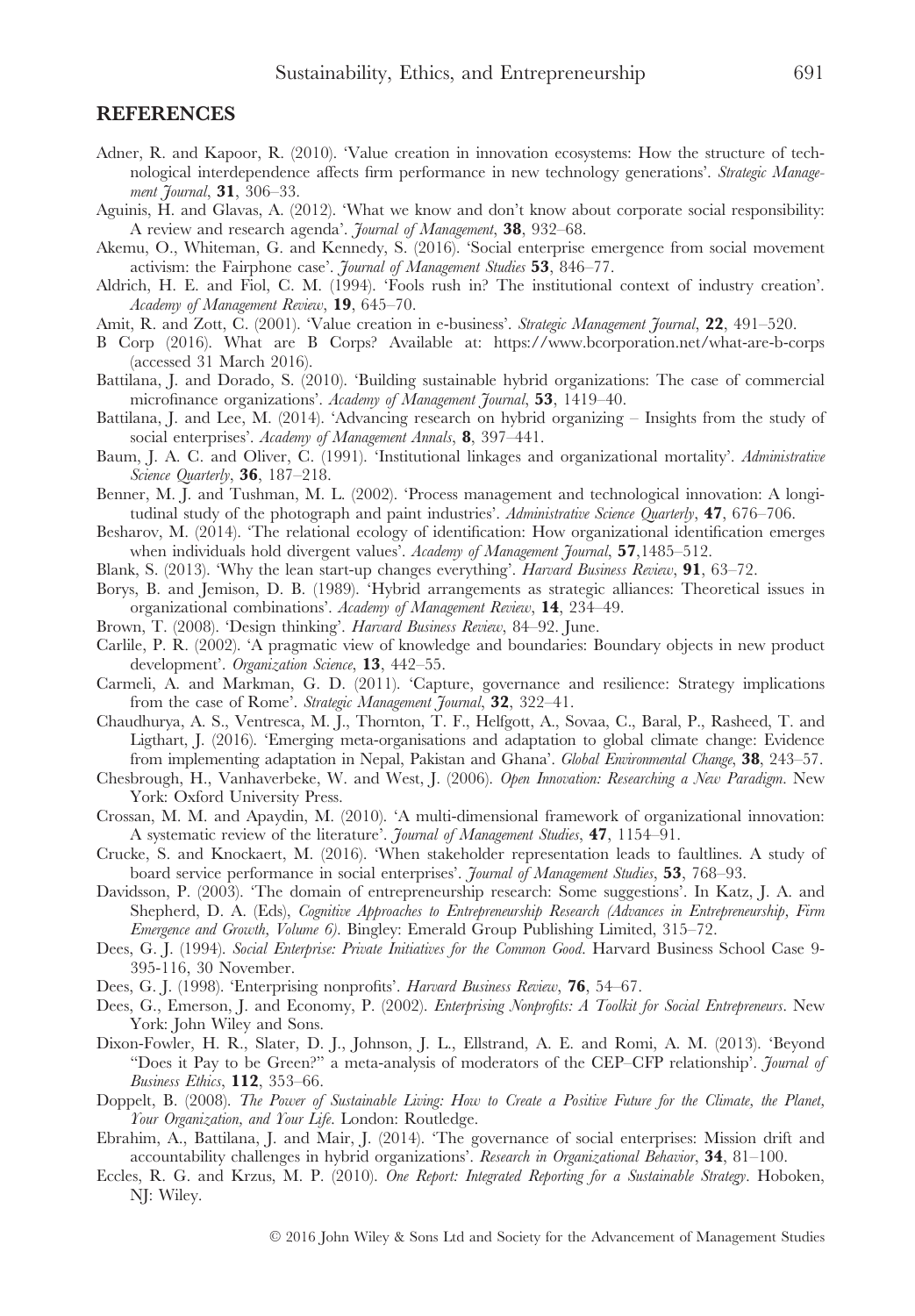- Ehrenfeld, J. R. and Hoffman, A. J. (2013). Flourishing: A Frank Conversation on Sustainability. Palo Alto, CA: Stanford University Press.
- Elkington, J. (1998). Cannibals with Forks: The Triple Bottom Line of 20th Century Business. Philadelphia, PA: New Society Publishers.
- Etzion, D. and Ferraro, F. (2010). 'The role of analogy in the institutionalization of sustainability reporting'. Organization Science, 21, 1092–107.
- Flammer, C. and Luo, J. (in press). 'Corporate social responsibility as an employee governance tool: Evidence from a quasi-experiment'. Strategic Management Journal, in press.
- Friedland, R., Mohr, J., Roose, H. and Gardinali, P. (2014). 'The institutional logics of love'. Theory and Society, **43**, 333–70.
- Funtowicz, S. O. and Ravetz, J. R. (1993). 'Science for the post-normal age'. Futures, 25, 735–55.
- Galaskiewicz, J. (1997). 'An urban grants economy revisited: Corporate charitable contributions in the twin cities, 1979-81, 1987-89'. Administrative Science Quarterly, 42, 445-71.
- Galaskiewicz, J. and Burt, R. S. (1991). 'Interorganizational contagion in corporate philanthropy'. Administrative Science Quarterly, 26, 88–105.
- Gao, J. and Bansal, P. (2013). 'Instrumental and integrative logics in business sustainability'. *Journal of* Business Ethics, 112, 241–55.
- Gehman, J. and Grimes, M. G. (2014). 'Category promotion: How hybrid ventures integrate standing out and fitting in'. Academy of Management Proceedings, 1, 11692.
- Giddings, B., Hopwood, B. and O'brien, G. (2002). 'Environment, economy and society: Fitting them together into sustainable development'. Sustainable Development, 10, 187–96.
- Gladwin, T. N., Kennelly, J. J. and Krause, T. (1995). 'Shifting paradigms for sustainable development: implications for management theory and research'. Academy of Management Review, 20, 874–907.
- Hart, S. L. and Sharma, S. (2004). 'Engaging fringe stakeholders for competitive imagination'. Academy of Management Executive, 18, 7-15.
- Hockerts, K. and Wüstenhagen, R. (2010). 'Greening Goliaths versus emerging Davids Theorizing about the role of incumbents and new entrants in sustainable entrepreneurship'. Journal of Business Venturing, 25, 481–92.
- Hoffman, A. J. and Jennings, P. D. (2015). 'Institutional theory and the national environment: Research in (and on) the Anthropocene'. Organization  $\mathcal{C}$  Environment, 28, 8-31.
- Hond, F., Rehbein, K. A., Bakker, F. G. A. and Lankveld, H. K. (2014). 'Playing on two chessboards: Reputation effects between corporate social responsibility (CSR) and corporate political activity (CPA)'. Journal of Management Studies, 51, 790–813.
- Howard-Grenville, J., Buckle, S. J., Hoskins, B. J. and George, G. (2014). 'Climate change and management'. Academy of Management Journal, 57, 615–23.
- Hunt, R. A. and Fund, B. R. (2016). 'Intergenerational fairness and the crowding out effects of wellintended environmental policies'. *Journal of Management Studies* 53, 878–910.
- Hwang, H. and Powell, W. (2009). 'The rationalization of charity: The influences of professionalism in the nonprofit sector'. Administrative Science Quarterly, 54, 268-98.
- Kalnins, A. and Dowell, G. (2015). 'Community characteristics and changes in toxic chemical releases: Does information disclosure affect environmental injustice?'. Presentation at the Alberta School of Business, Department Speaker Series, Alberta, 23 January.
- Kim, S. (2014). To B or Not to B? Understanding the Emergence of Social Entrepreneurship in the Financialized Economy. Working paper, University of Michigan Ross School of Business, Ann Arbor, MI.
- Klein, N. (2015). This Changes Everything: Capitalism vs. The Climate. New York: Simon & Schuster.
- Kornish, L. J. and Ulrich, K. T. (2011). 'Opportunity spaces in innovation: Empirical analysis of large samples of ideas'. Management Science, **57**, 107–28.
- Lawrence, P. R. (1992). 'The challenge of problem-oriented research'. Journal of Management Inquiry, 1, 139–42.
- McGrath, R. G., MacMillan, I. C. and Tushman, M. L. (1992). 'The role of executive team actions in shaping dominant designs: Towards the strategic shaping of technological progress'. Strategic Management Journal, **13**, 137–61.
- McWilliams, A. and Siegel, D. (2000). 'Corporate social responsibility and financial performance: Correlation or misspecification?'. Strategic Management Journal, 21, 603-9.
- Mair, J. and Martí, I. (2006). 'Social entrepreneurship research: A source of explanation, prediction, and delight'. Journal of World Business, **41**, 36-44.
- Mair, J. and Ganly, K. (2014). 'Social entrepreneurship: Innovation on dual frontiers'. In Wiley Encyclopedia of Management. Chichester: Wiley, 1–3.
- V<sup>C</sup> 2016 John Wiley & Sons Ltd and Society for the Advancement of Management Studies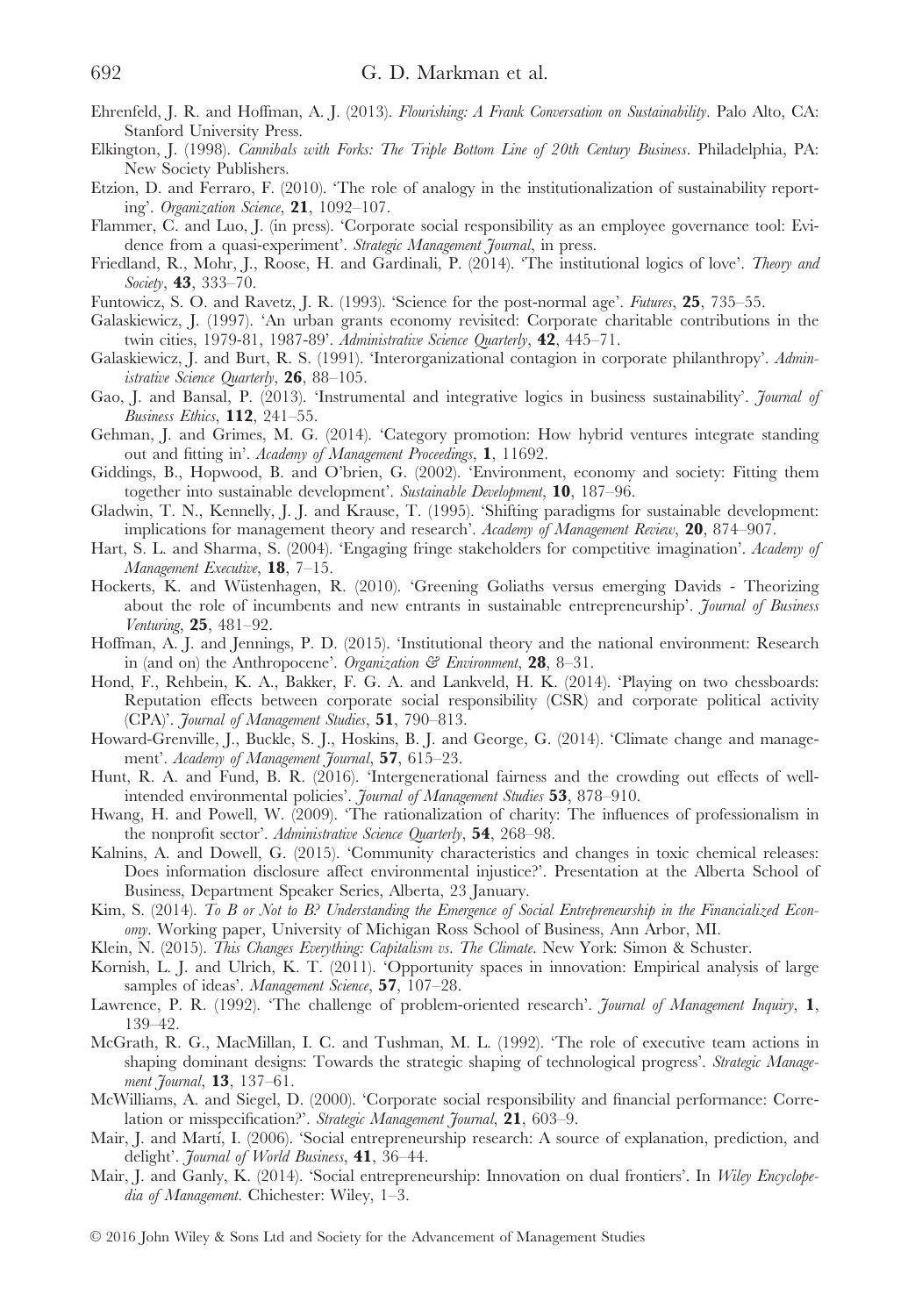- Mair, J., Battilana, J. and Cardenas, J. (2012). 'Organizing for society: A typology of social entrepreneuring models'. Journal of Business Ethics, 111, 353–73.
- Markman, G. D. and Krause, D. (2016). 'Theory building surrounding sustainable supply chain management: Assessing what we know, exploring where to go'. *Journal of Supply Chain Management*, **52**,  $3-10$ .
- Markman, G. D. and Waldron, T. L. (2014). 'Small entrants and large incumbents: A framework of micro entry'. Academy of Management Perspectives, 28, 179-97.
- Markman, G. D., Waldron, T. L. and Panagopoulos, A. (2016). 'Organizational hostility: Why and how nonmarket players compete with firms'. Academy of Management Perspectives, 30, 74–92.
- Moriarty, J. (2014). 'The connection between stakeholder theory and stakeholder democracy: An excavation and defense'. Business  $\mathcal{C}$  Society, **53**, 820–52.
- Perrow, C. (2011). The Next Catastrophe: Reducing Our Vulnerabilities to Natural, Industrial, and Terrorist Disasters. Princeton, NJ: Princeton University Press.
- Ries, R. (2011). The Lean Startup: How Today's Entrepreneurs Use Continuous Innovation to Create Radically Successful Businesses. New York: Crown Publishing Group.
- Rothschild, J. and Whitt, J. A. (1986). The Cooperative Workplace: Potentials and Dilemmas of Organizational Democracy and Participation. New York: Cambridge University Press.
- Russo, M. V. (2010). Companies on a Mission: Entrepreneurial Strategies for Growing Sustainably, Responsibly, and Profitably. Stanford, CA: Stanford University Press.
- Santos, F. M. (2012). 'A positive theory of social entrepreneurship'. Journal of Business Ethics, 111, 335– 51.
- Schindehutte, M. and Morris, M. H. (2009). 'Advancing strategic entrepreneurship research: The role of complexity science in shifting the paradigm'. *Entrepreneurship: Theory*  $\mathcal{C}$  *Practice*, **33**, 241–76.
- Shevchenko, A., Lévesque, M. and Pagell, M. (2016). 'Why firms delay reaching true sustainability'. *Jour*nal of Management Studies  $53$ ,  $911-35$ .
- Schumacher, E. F. (1973). Small Is Beautiful: Economics as if People Mattered. New York: Harper & Row Publishers.
- Scott, R. and Davis, G. F. (2016). Organizations and Organizing: Rational, Natural and Open Systems Perspectives. New York: Routledge.
- Seelos, C. and Mair, J. (2005). 'Social entrepreneurship: Creating new business models to serve the poor'. Business Horizons, 48, 241-46.
- Seelos, C. and Mair, J. (2007). 'Profitable business models and market creation in the context of deep poverty: A strategic view'. Academy of Management Perspectives, 21, 49–63.
- Seelos, C. and Mair, J. (2016). Innovation and Scaling for Impact How Effective Social Enterprises Do it. Stanford, CA: Stanford University Press.
- Shane, S. and Venkataraman, S. (2000). 'The promise of entrepreneurship as a field of research'. Academy of Management Review, 25, 217–26.
- Simons, T. and Ingram, P. (1997). 'Organization and ideology: Kibbutzim and hired labor, 1951-1965'. Administrative Science Quarterly, 42, 784-813.
- Smith, W. K., Gonin, M. and Besharov, M. L. (2013). 'Managing social-business tensions: A review and research agenda for social enterprises'. Business Ethics Quarterly, 23, 407–22.
- Steffen, W., Crutzen, P. J. and McNeil, J. R. (2007). 'The Anthropocene: Are humans now overwhelming the great forces of nature?'. Royal Swedish Academy of Sciences, 36, 614–21.
- Storper, J. (2015). 'B Corp vs Benefit Corporation'. Conscious Company Magazine, Spring. Available at: <http://www.consciouscompanymagazine.com/blogs/press/35928193-b-corp-vs-benefit-corporation> (accessed on 2 April 2016).
- Teece, D. J. (2010). 'Business models, business strategy and innovation'. Long Range Planning, 43, 172–94.
- Thornton, P. H., Ocasio, W. and Lounsbury, M. (2012). The Institutional Logics Perspective: A New Approach to Culture, Structure and Process. Oxford: Oxford University Press.
- Tracey, P., Phillips, N. and Jarvis, O. (2011). 'Bridging institutional entrepreneurship and the creation of new organizational forms: A multilevel model'. Organization Science, 22, 60–80.
- Tripsas, M. (2009). 'Technology, identify, and inertia through the lens of "the digital photography company"'. Organization Science, 20, 441-60.
- Turban, D. B. and Greening, D. W. (1997). 'Corporate social performance and organizational attractiveness to prospective employees'. Academy of Management Journal, 40, 658–73.
- Useem, M. (1998). The leadership moment: Nine true stories of triumph and disaster and their lessons for us all. New York: Random House.
- Van den Bergh, J. (2004). 'Optimal climate policy is a utopia: From quantitative to qualitative cost-benefit analysis'. Ecological Economics, 48, 385–93.